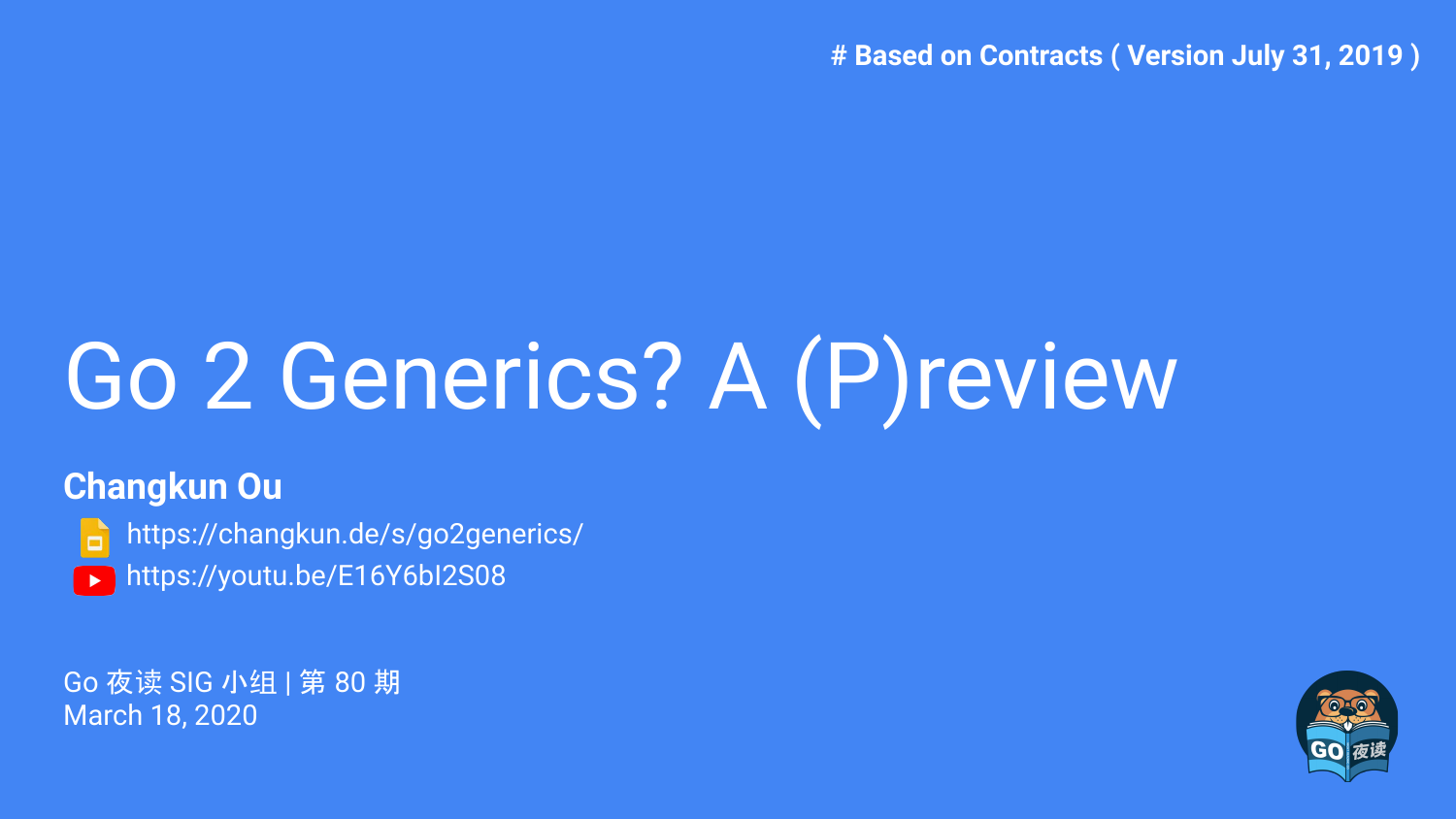

- 泛型的起源
- 泛型的早期设计
- Go 2 的「合约」
- 上手时间
- 历史性评述
- 展望

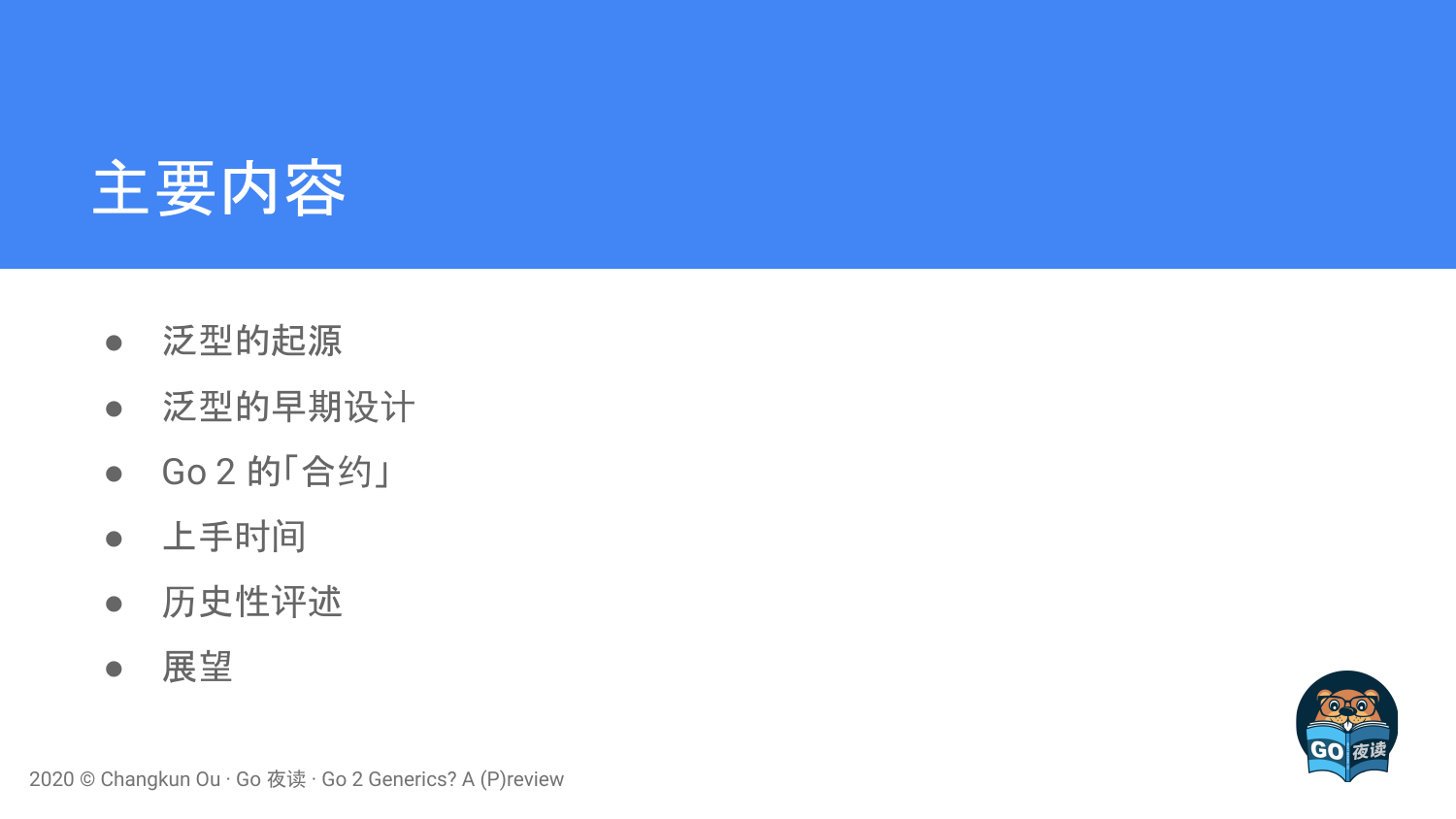

Origin of Generics

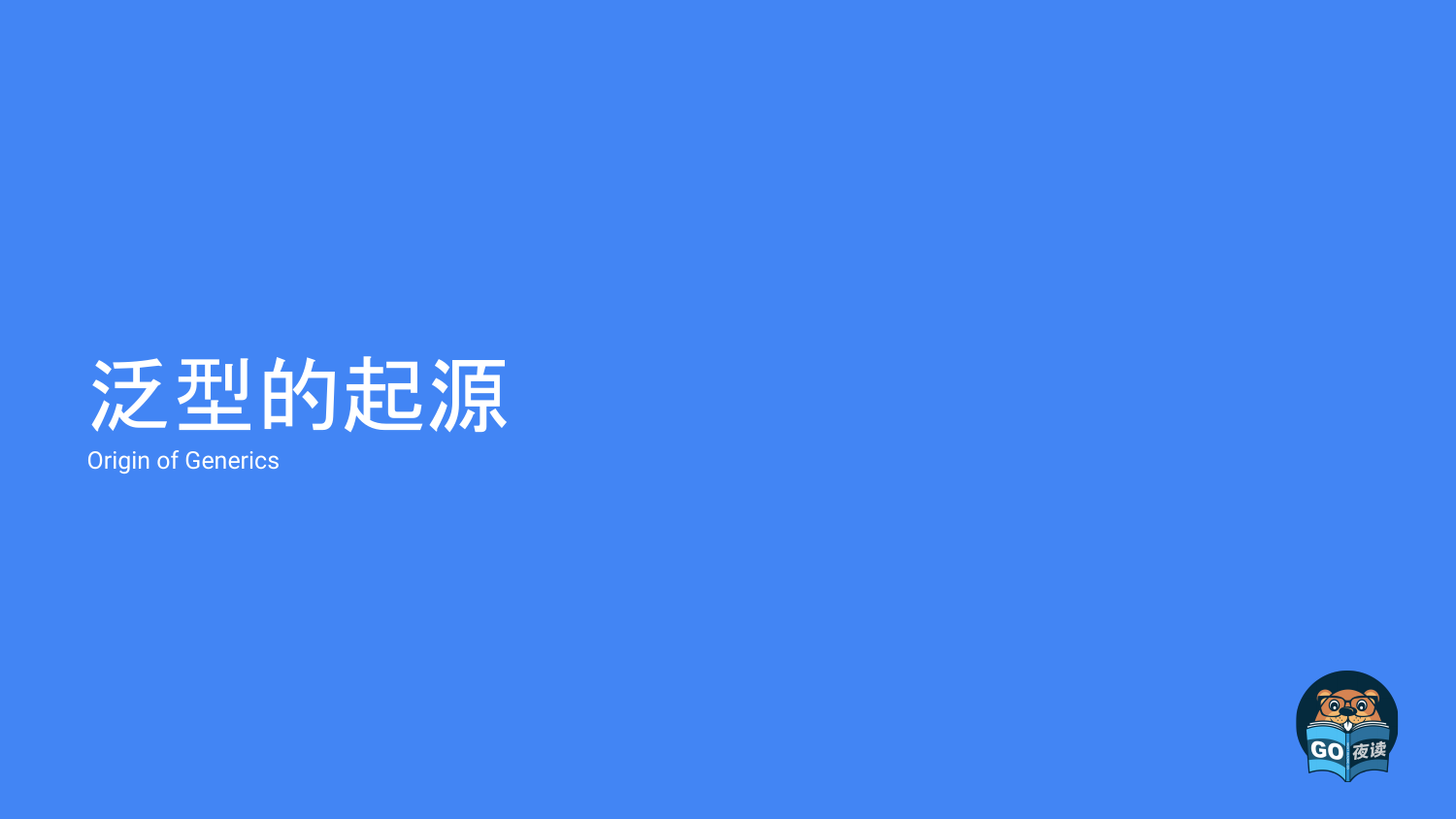多态是同一形式表现出不同行为的一种特性。在编程语言理论中被分为两类:

```
\|\hat{\mathbf{h}}\| 个性 \hat{\mathbf{\mathcal{S}}} (Ad hoc Polymorphism) 根据实参类型调用对应的版本, 仅支持数量有限的 调用。也被翻译为特设多态。例如:函数重 载
```

```
func Add(a, b int) int { return a+b }
func Add(a, b float64) float64 { return a+b } // 注意: Go 语言中不允许同名函数
```

```
Add(1, 2) // 调用第一个
Add(1.0, 2.0) // 调用第二个
Add("1", "2") // 编译时不检查, 运行时找不到实现, 崩溃
```

```
参数化多态(Parametric Polymorphism)根据实参类型生成不同的版本,支持任意数量的调用。即泛型
```

```
func Add(a, b T) T{ return a+b }
Add(1, 2) // 编译器生成 T = int 的 Add
Add(float64(1.0), 2.0) // 编译器生成 T = float64 的 Add
Add("1", "2") // 编译器生成 T = string 的 Add
```
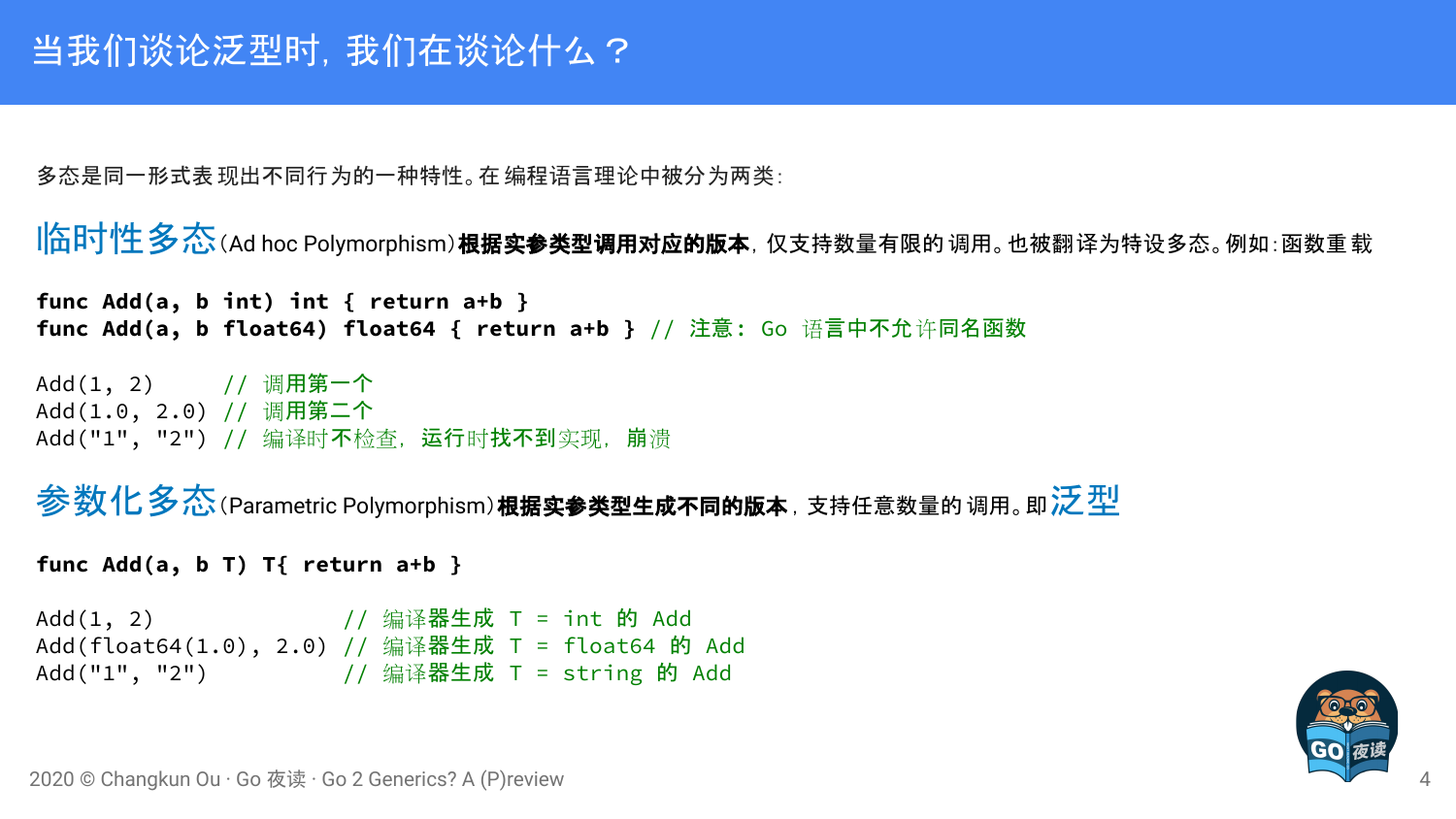当使用 interface{} 时,a、b、返回值都可以在运行时表现为不同类型,取决于内部实现如何对参数进行断言:

```
type T interface { ... }
func Max(a, b T) T { ... } // T 是接口
```
当使用泛型时,a、b、返回值必须为同一类型,类型参数施加了这一强制性保障:

**func Max(a, b T) T { ... }** // T 是类型参数

泛型的总体目标就是:快且安全。在 这里:

#### 快意味着静态类型

#### 安全 意味着编译早期的错误甄别

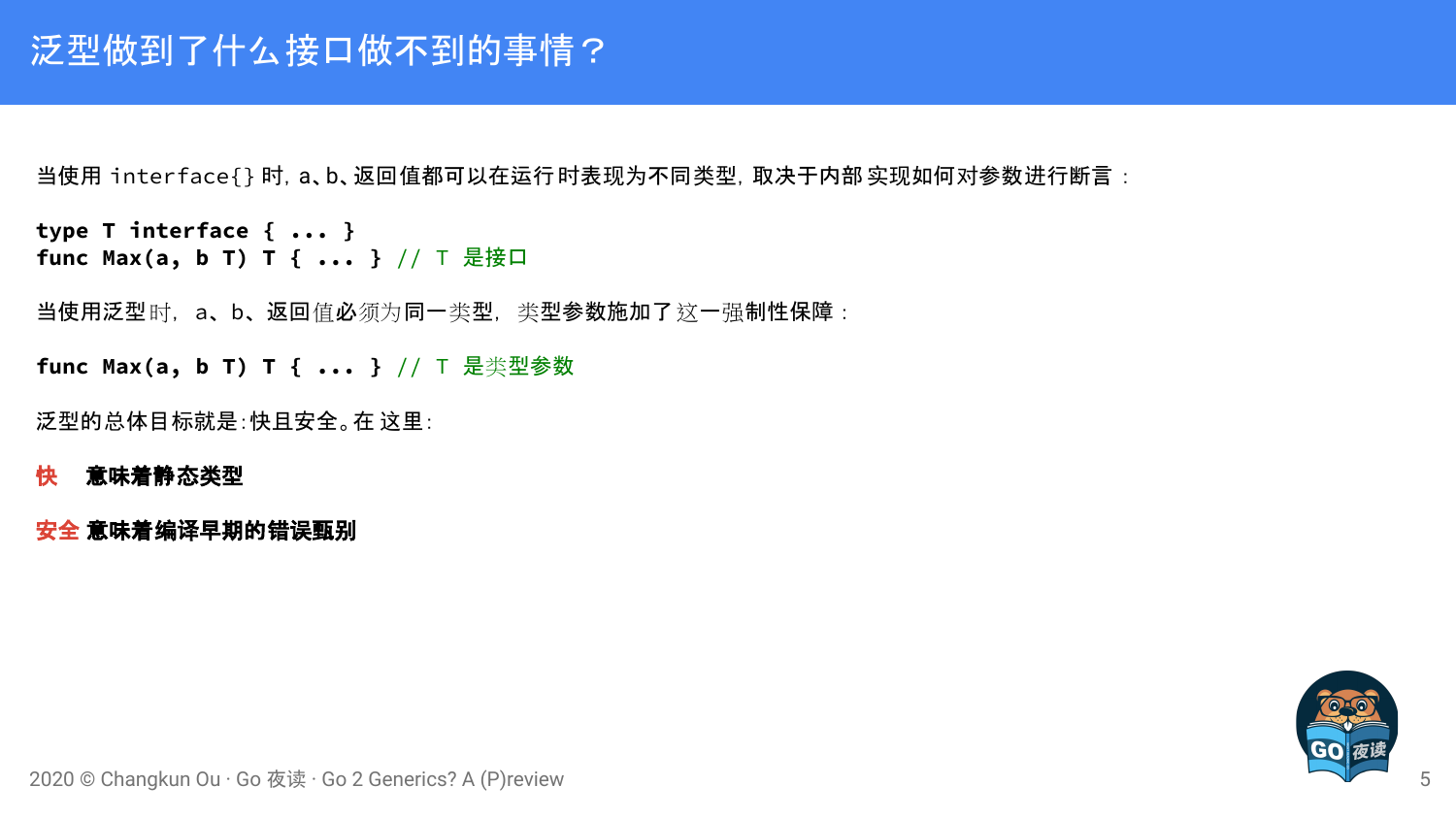## 泛型的早期设计

Early Designs on Generics

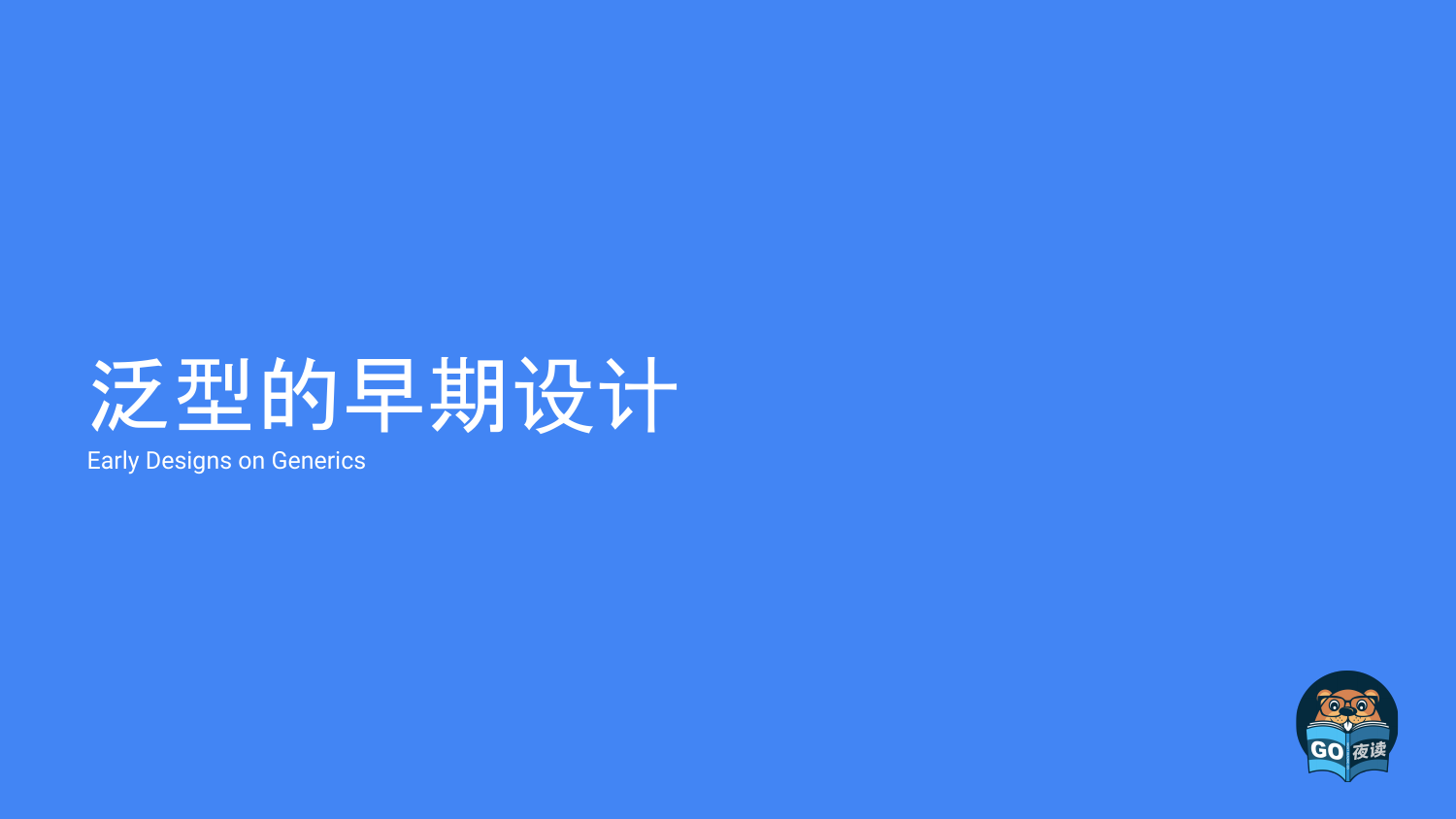

来源: [https://groups.google.com/d/msg/golang-nuts/j\\_3n5wAZaXw/Yk](https://groups.google.com/d/msg/golang-nuts/j_3n5wAZaXw/YkOdbCppAQAJ) [OdbCppAQAJ](https://groups.google.com/d/msg/golang-nuts/j_3n5wAZaXw/YkOdbCppAQAJ)

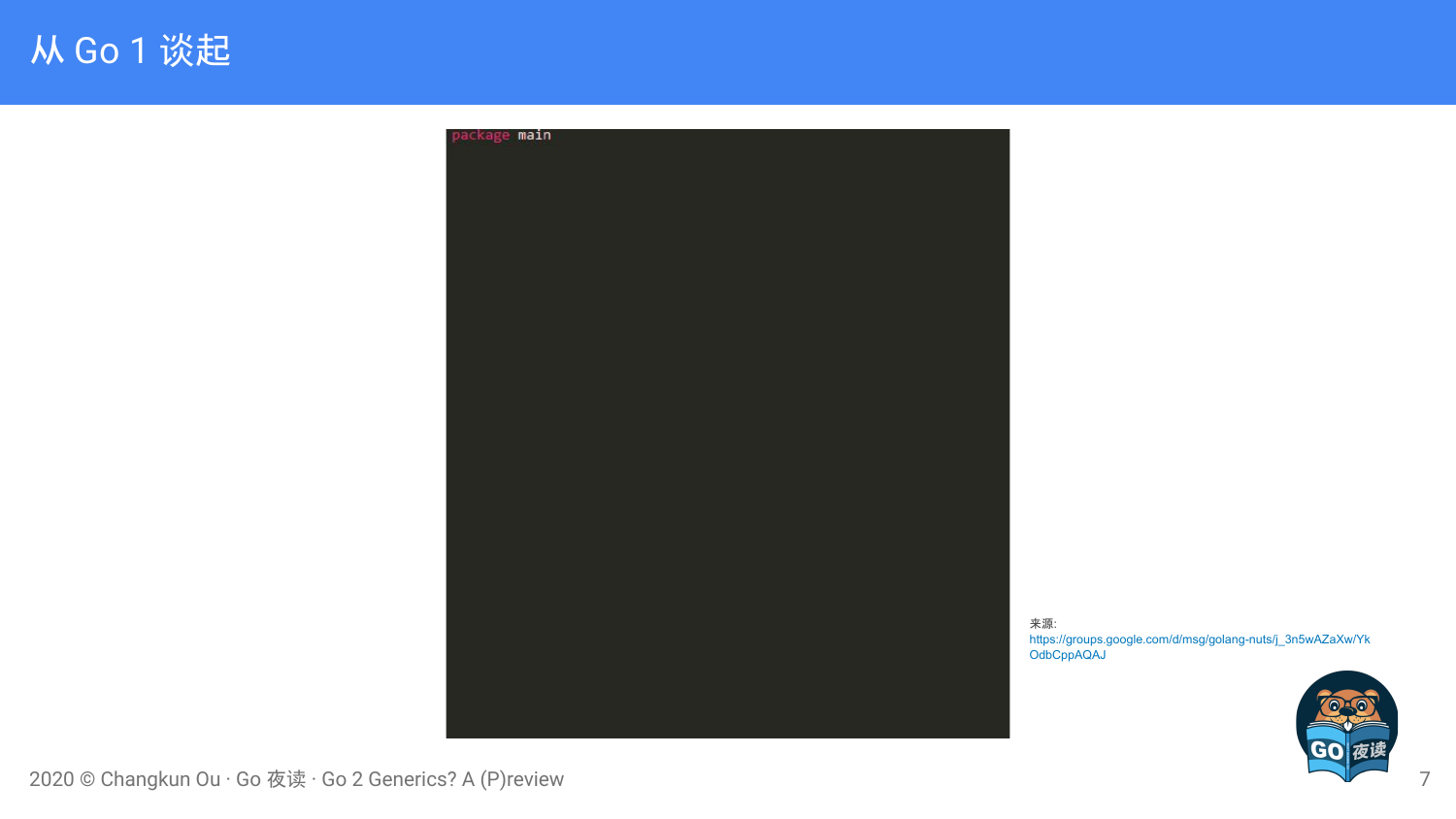## 从 Go 1 谈起

```
1 func MaxInt(a, b int) int {
2 if a > b {
3 return a
4 }
5 return b
6 }
7 func MaxFloat64(a, b float64) float64 {
8 if a > b {
9 return a
10 }
11 return b
12 }
13 func MaxUintptr(a, b uintptr) uintptr {
14 if a > b {
15 return a
16 }
17 return b
18 }
19 ...
```
#### 动机

- Max 是一个看似简单,实则复杂的例子
- 能否将类型作为参数进行传递?
- 如何对类型参数的行为进行检查?
- 如何支持多个相同 类型的参数?
- 如何支持多个不同 类型的参数?
- $......$

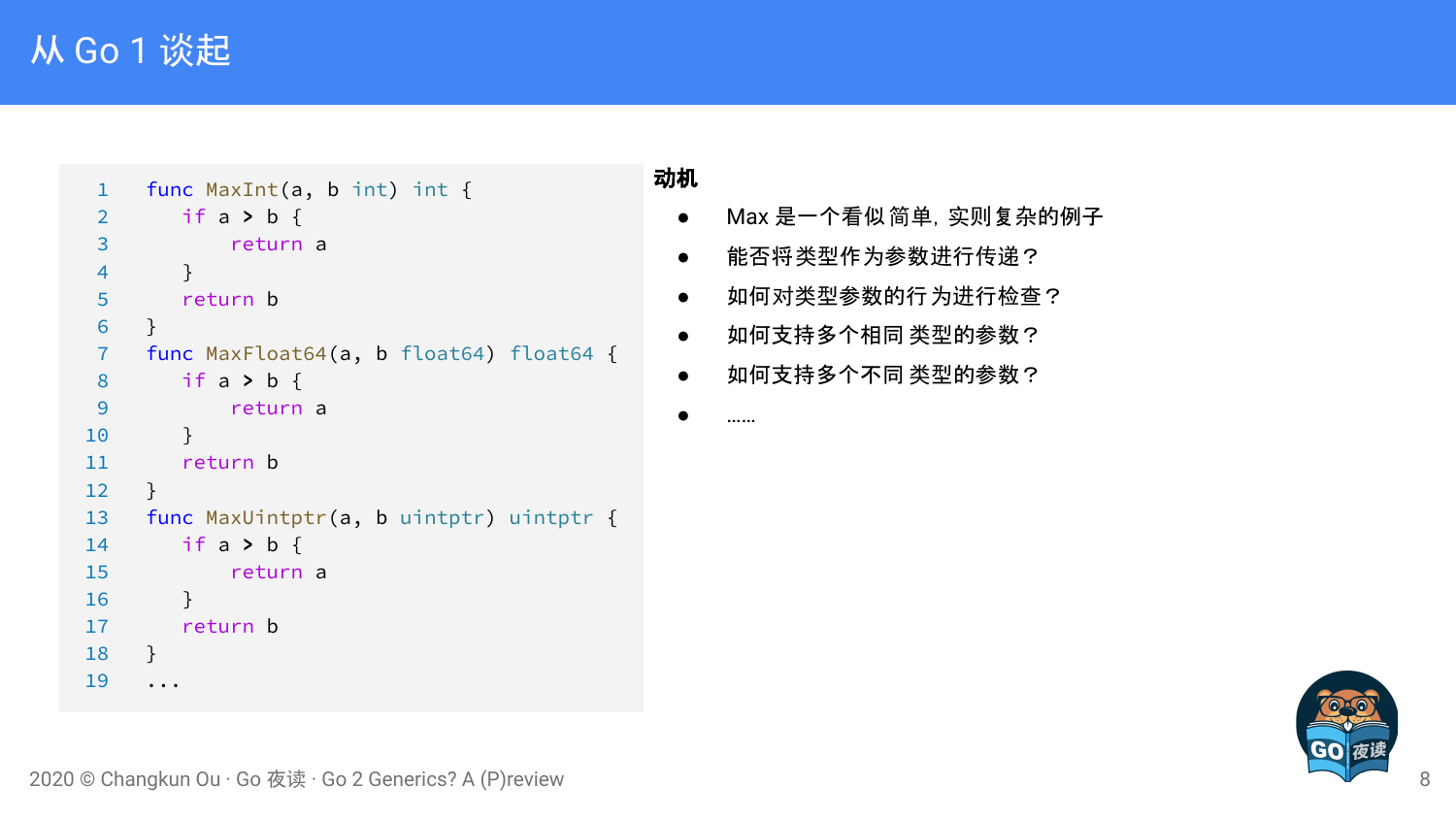## [Type Functions](https://go.googlesource.com/proposal/+/master/design/15292/2010-06-type-functions.md) (2010) by lan Lance Taylor

```
1 type Greater(t) interface {
2 IsGreaterThan(t) bool
 3 }
4
 5 func Max(a, b t type Greater(t)) t {
 6 if a.IsGreaterThan(b) {
7 return a
8 }
9 return b
10 }
```
#### 关键设计

- 在标识符后使用 (t) 作为类型参数的缺省 值, 语法存在二义性
	- 既可以表示使用类型参数 Greater(t),也可以表示实例化一个 具体类型 Greater(t), 其中 t 为推导的具体类型, 如 int
	- 为了解决二义性, 使用 type 进行限定: Vector (t type) func  $F(\text{arg0, arg1 t type}) \text{ t } \{ ... \}$
- 使用接口 Greater(t) 对类型参数进行约束, 跟在 type 后修饰
- 提案还包含一些其他的备选语法:
	- generic(t) func ..
	- \$t // 使用类型参数
	- t // 实例化具体类型

- 确实是一个糟糕的设计
- x := Vector(t)(v0) 这是两个函数调用吗?
- 尝试借用使用 C++ 的 Concepts 对类型参数的约束

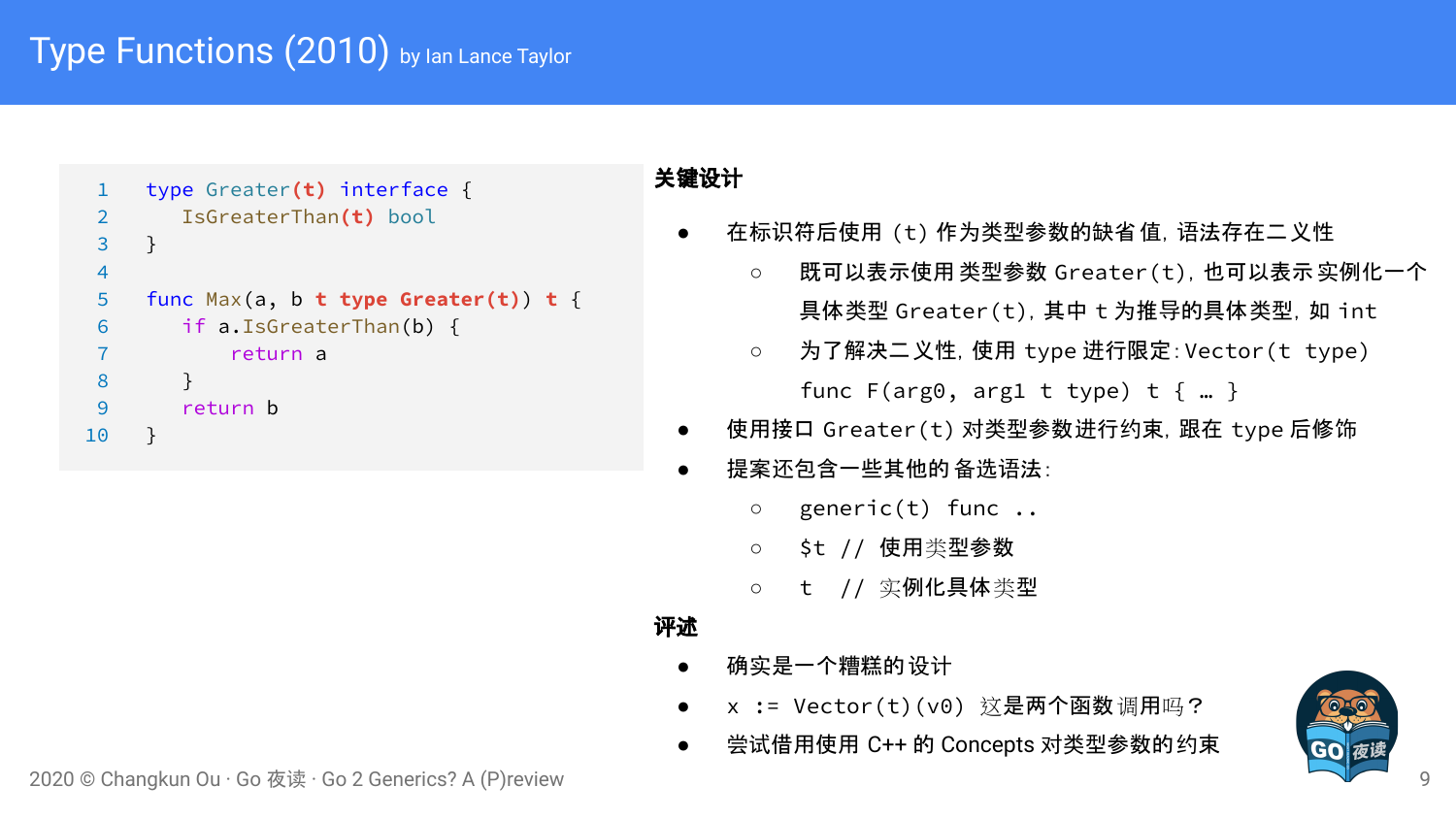## [Generalized Types](https://go.googlesource.com/proposal/+/master/design/15292/2011-03-gen.md) (2011) by lan Lance Taylor

```
1 gen [T] type Greater interface {
2 IsGreaterThan(T) bool
3 }
4 gen [T Greater[T]] func Max(arg0, arg1 T) T {
5 if arg0.IsGreaterThan(arg1) {
6 return arg0
7 }
8 return arg1
9 }
```
#### 关键设计

- 使用 gen [T]来声明一个类型参数
- 使用接口对类型进行约束
- 使用 gen [T] ( … ) 来复用类型参数的名称

```
1 gen [T1, T2] (
2 type Pair struct { first T1; second T2 }
3 
4 func MakePair(first T1, second T2) Pair {
5 return &Pair{first, second}
6 }
7 ) // End of gen
```
- 没有脱离糟糕设计的命运
- gen [T]( ... ) 引入了作用域的概念
	- 需要缩进吗?
	- 除了注释还有更好的方式快速定位作用域的 结束吗?
- 复杂的类型参数声明

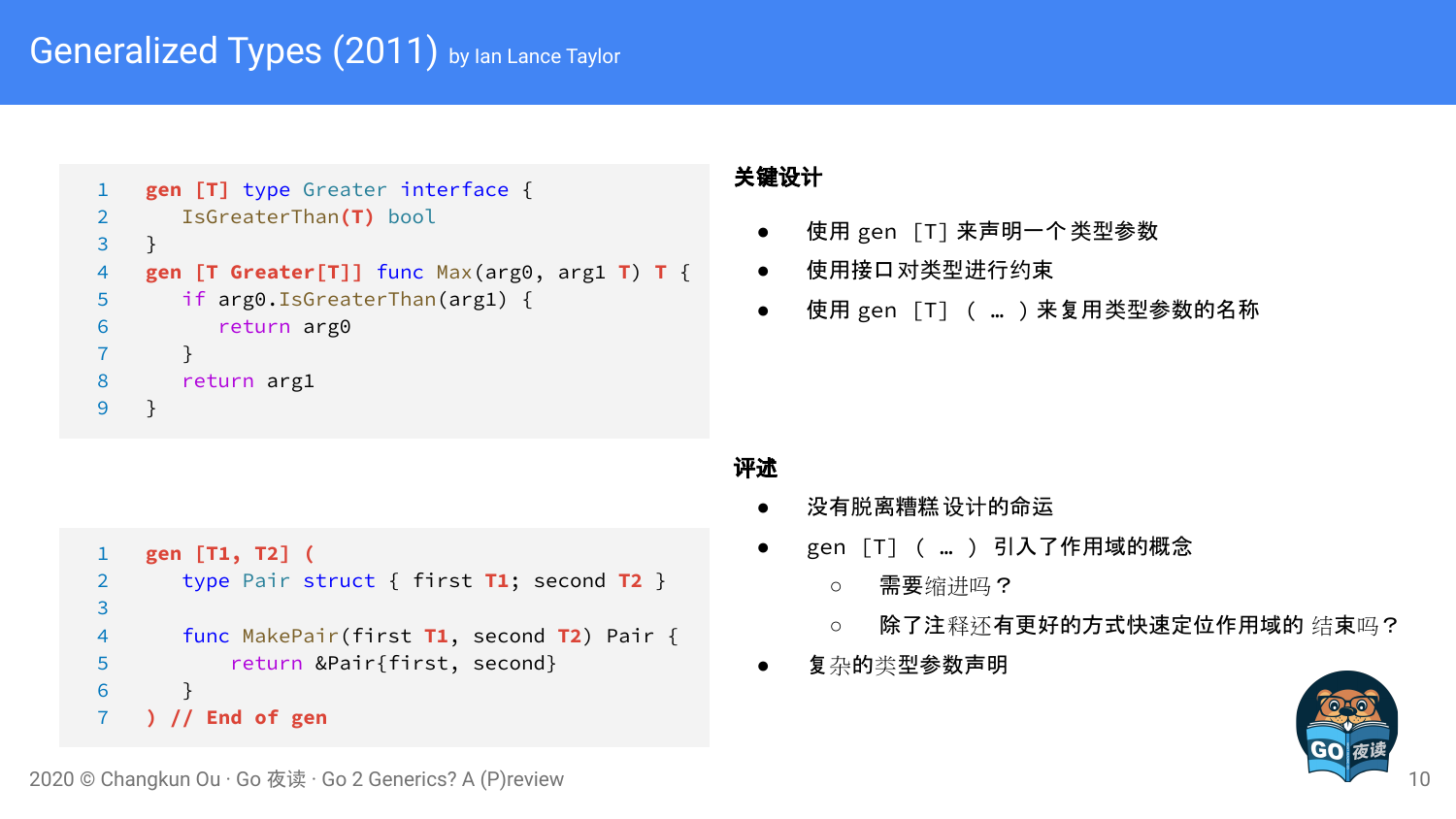```
1 gen [T] (
 2 type Greater interface {
 3 IsGreaterThan(T) bool
 4 }
 5 func Max(arg0, arg1 T) T {
 6 if arg0.IsGreaterThan(arg1) { return arg0 }
 7 return arg1
 8 }
 9 )
10 type Int int
11 func (i Int) IsGreaterThan(j Int) bool {
12 return i > j
13 }
14 func F() {
15 a, b := 0, Int(1)16 m := Max(a, b) // 0 先被忽略, 解析 b 时确认为 Int
17 if m != b { panic("wrong max") }
18 ...
19 }
```
2020 © Changkun Ou · Go 夜读 · Go 2 Generics? A (P)review

#### 关键设计

- 使用 gen [T]来声明一个类型参数
- 使用 gen [T]( ... )来传播类型参数的名称
- 使用类型推导来进行约束

#### 评述

- 语法相对简洁了许多
- 利用类型推导的想法看似很巧妙, 但能 够实现吗?
- gen [T] ( ... ) 引入了作用域的概念
	- 缩进?
	- 如何快速定位作用域在何 时结束?
- 企图通过实例化过程中类型推导来直接进行约束,可能 吗?
- 出现多个参数时,应该选取哪个参数进行约;
- 如果一个类型不能进行 > 将怎么处理?



11

arg0/arg1 同 T 为什么推导为不同类型?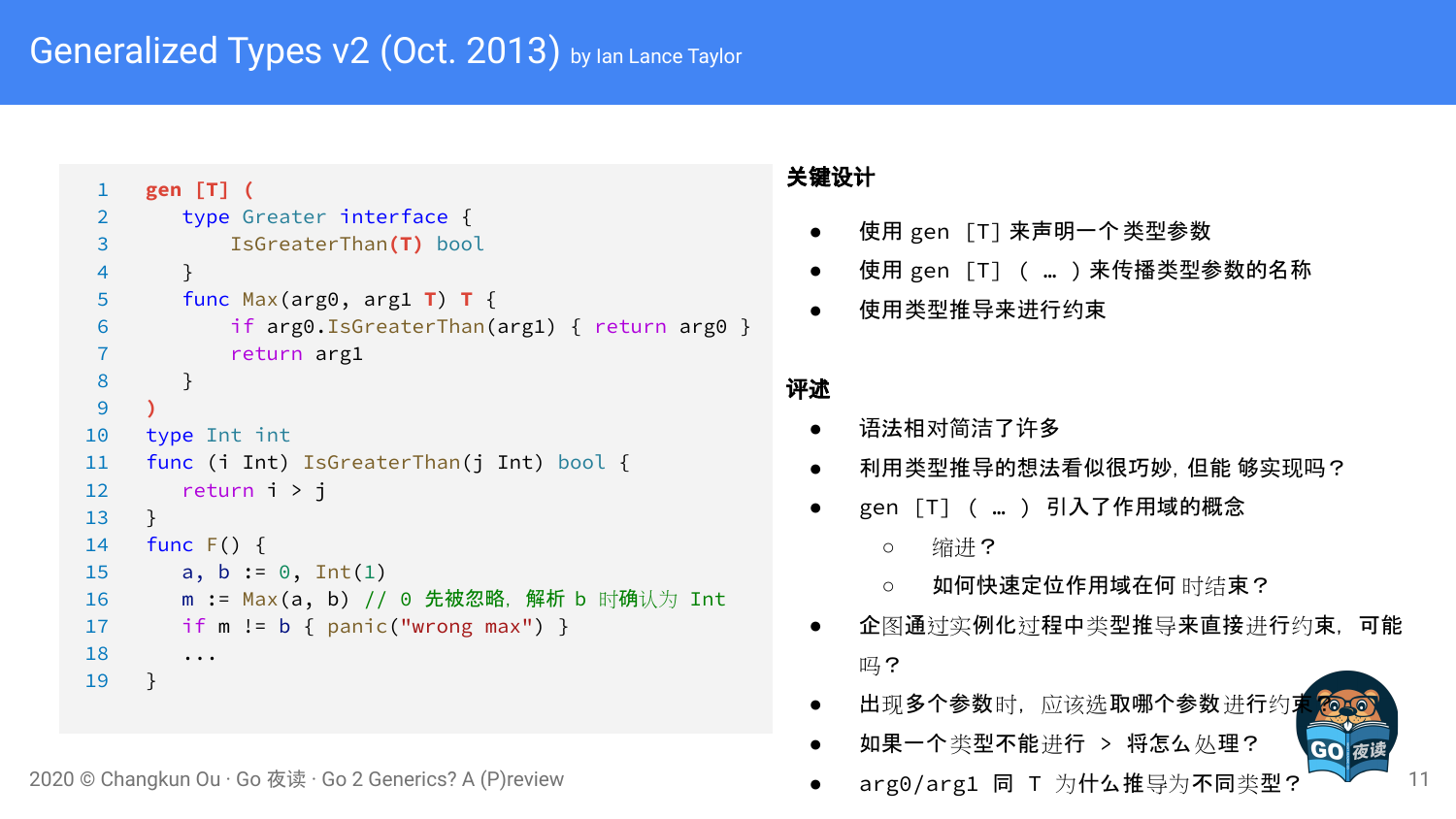```
1 type [T] Greater interface {
 2 IsGreaterThan(T) bool
 3 }
 4 func [T] Max(arg0, arg1 T) T {
 5 if arg0.IsGreaterThan(arg1) {
 6 return arg0
 7 }
 8 return arg1
 9 }
10 type Int int
11 func (i Int) IsGreaterThan(j Int) bool {
12 return i > j
13 }
14 func F() {
15 \Box = Max(0, Int(1)) // 推导为 Int
16 }
```
#### 关键设计

- 直接在类型、接口、函数名前使用 [T] 表示类型参数
- 进一步细化了类型推导作为约束的可能性

- 目前为止最好的设计
- 无显式类型参数的类型推导非常复杂
- 常量究竟应该被推导为什么类型?
- [T] 的位置很诡异,声明在左,使用在右,例如:
	- $\circ$  type [T1, T2] Pair struct  $\{ ... \}$
	- var v Pair[T1, T2]

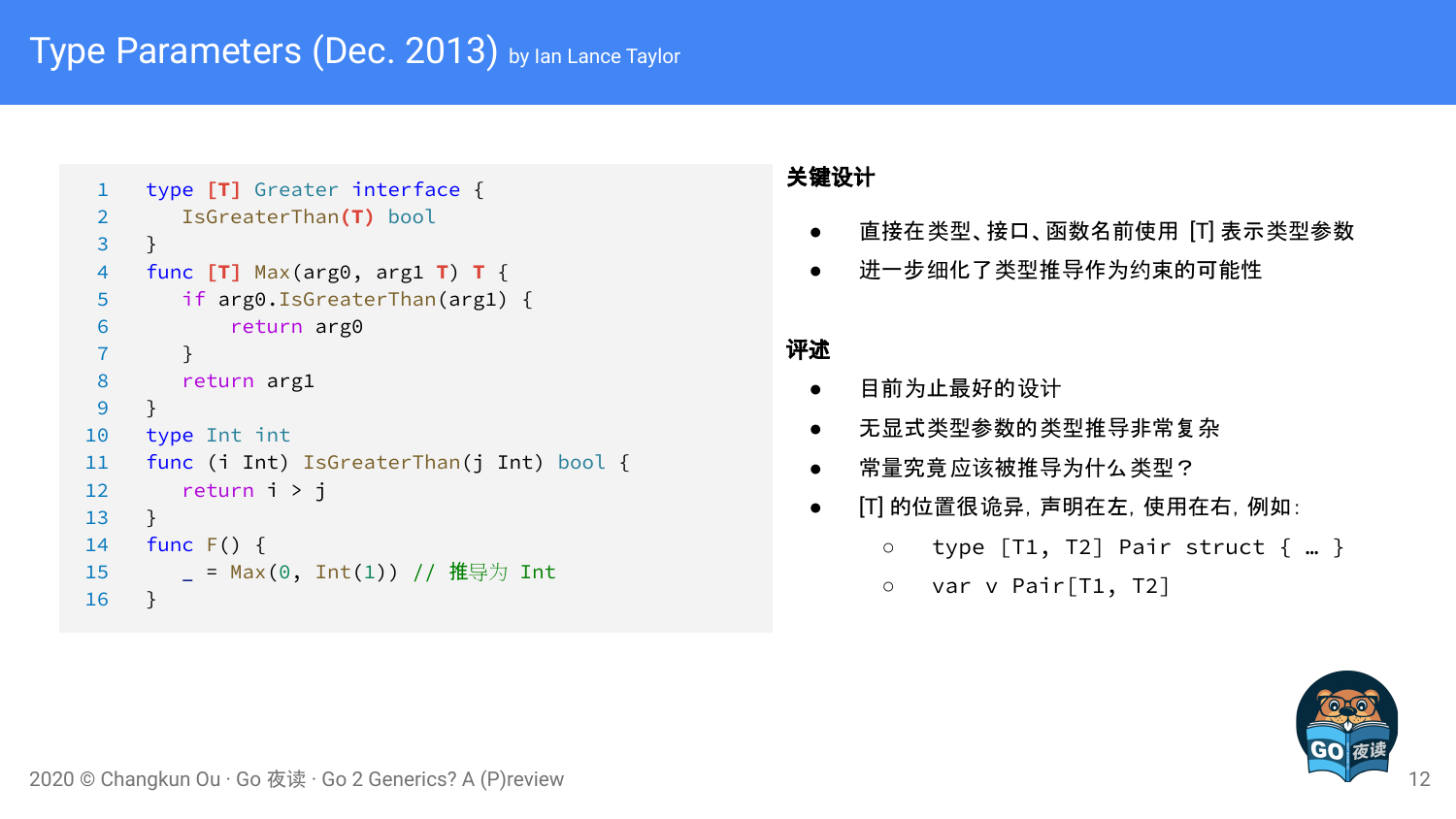## [//go:generate](https://golang.org/s/go1.4-generate) (2014) by Rob Pike

```
1 import "github.com/cheekybits/genny/generic"
 2
 3 // cat 201401.go | genny gen "T=NUMBERS" > 
    201401_gen.go
 4
 5 type T generic.Type
 6
 7 func MaxT(fn func(a, b T) bool, a, b T) T {
 8 if fn(a, b) {
 9 return a
10 }
11 return b
12 }
```
#### 关键设计

- 通过 //go:generate 编译器指示来自动生成代码
- 利用这一特性比较优秀的实现是 [cheekybits/genny](https://github.com/cheekybits/genny)

- 维护成本
- 需要重新生成代码
- 没有类型检查,需要程序员自行判断

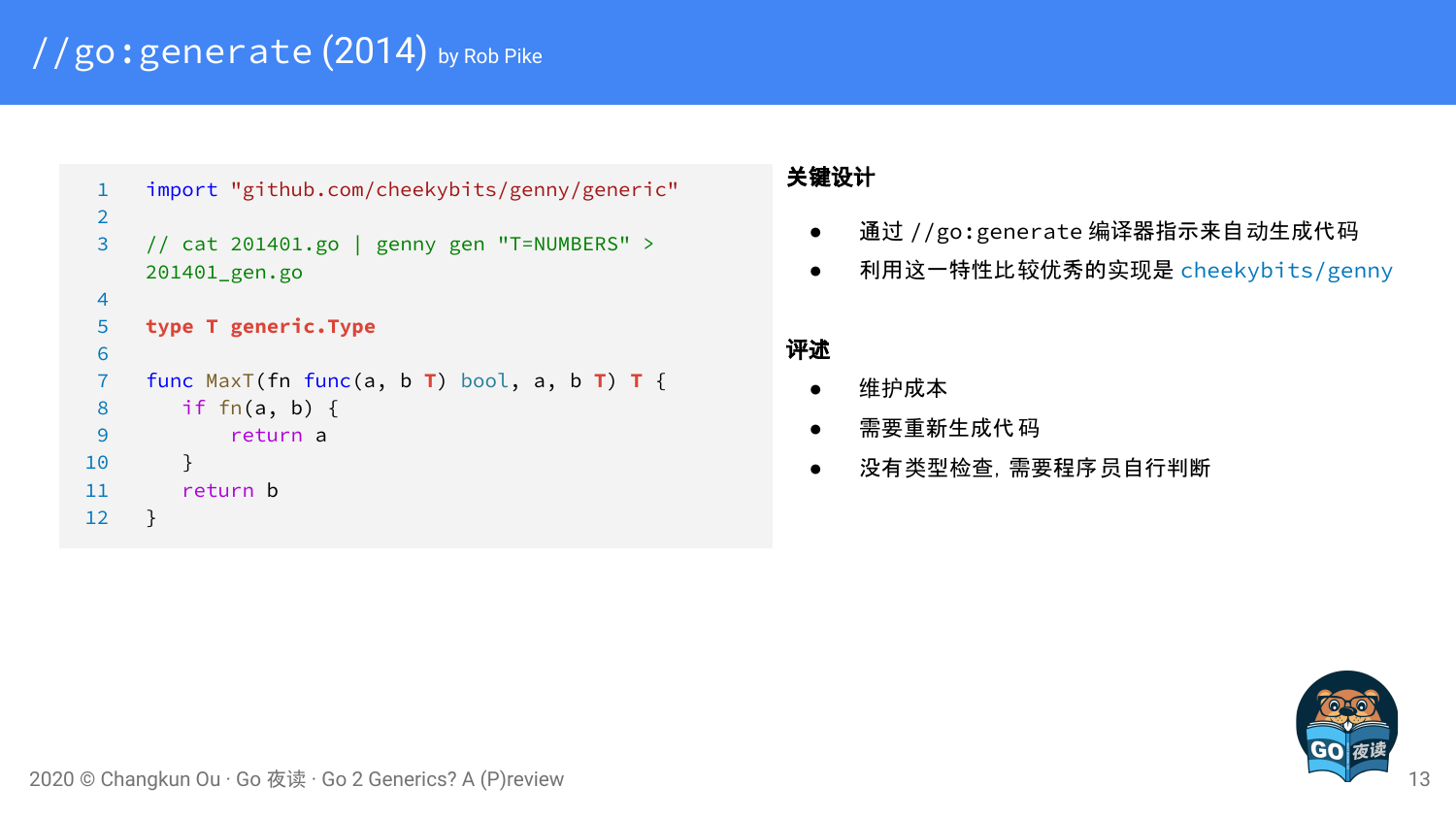```
1 const func Max(a, b gotype) gotype {
2 switch a.(type) {
3 case int, float64, uintptr:
4 if a > b { return a}
5 return b
6 default:
7 aa, ok := a.(interface{
8 IsGreaterThan(gotype) bool
9 })
10 if !ok {
11 panic("a must implements IsGreaterThan")
12 }
13 if aa.IsGreaterThan(b) {
14 return a
15 }
16 return b
17 }
18 }
```
#### 关键设计

- 引入 gotype 内建类型
- 扩展 .(type) 的编译期特性
- const 前缀强化函数的编译期特性
- 灵感来源 [C++ SFINAE](https://en.cppreference.com/w/cpp/language/sfinae)

- 设计上需要额外思考 SFINAE
- 只有泛型函数的支持,泛型 结构需要通过函数来构造
- 接口二义性 interface X { Y(Z) }
	- Z 可以是类型或常量名
- 不太可能实现可类型推导

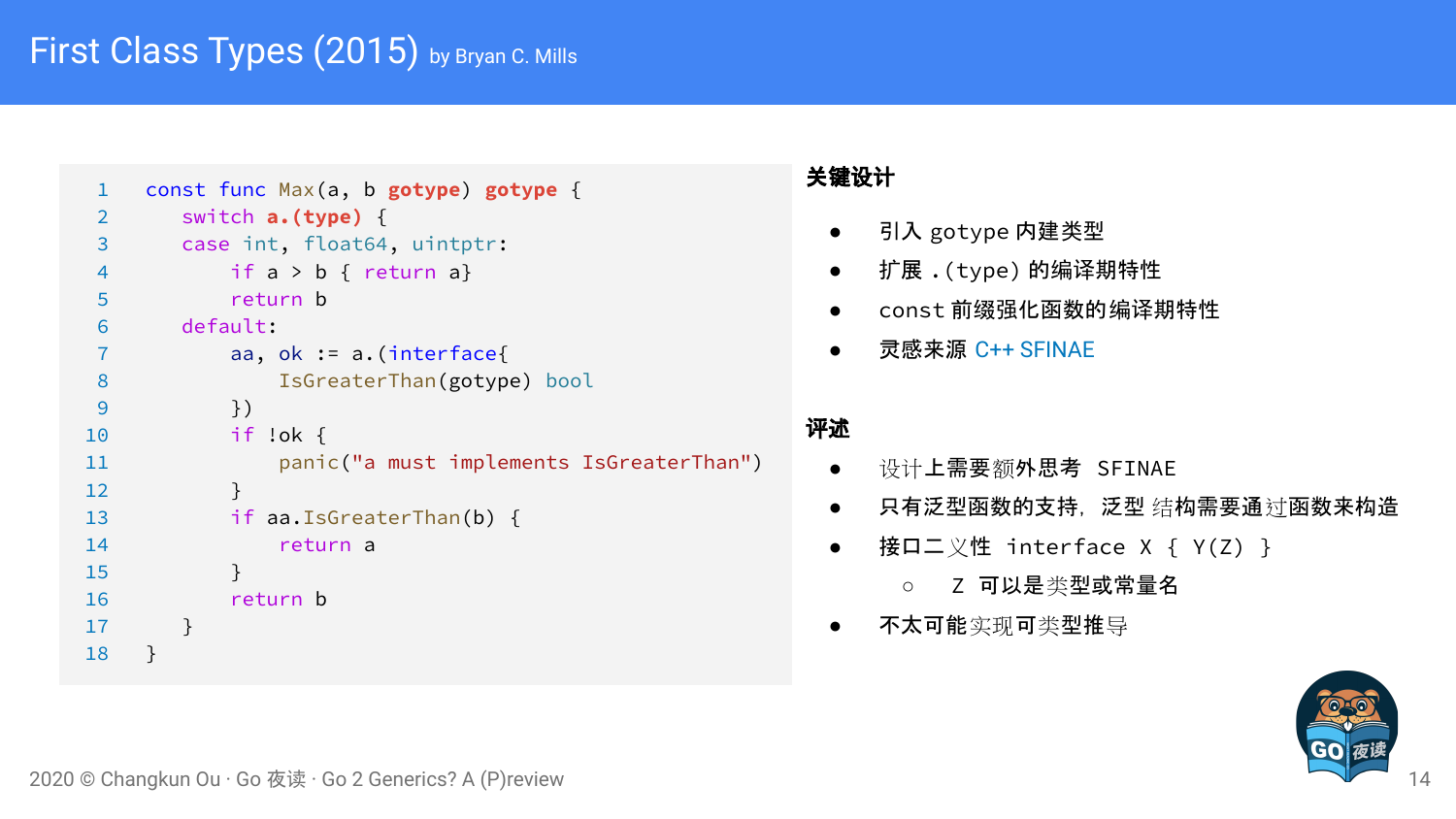## Go 2 的「合约」

"Contracts" in Go 2

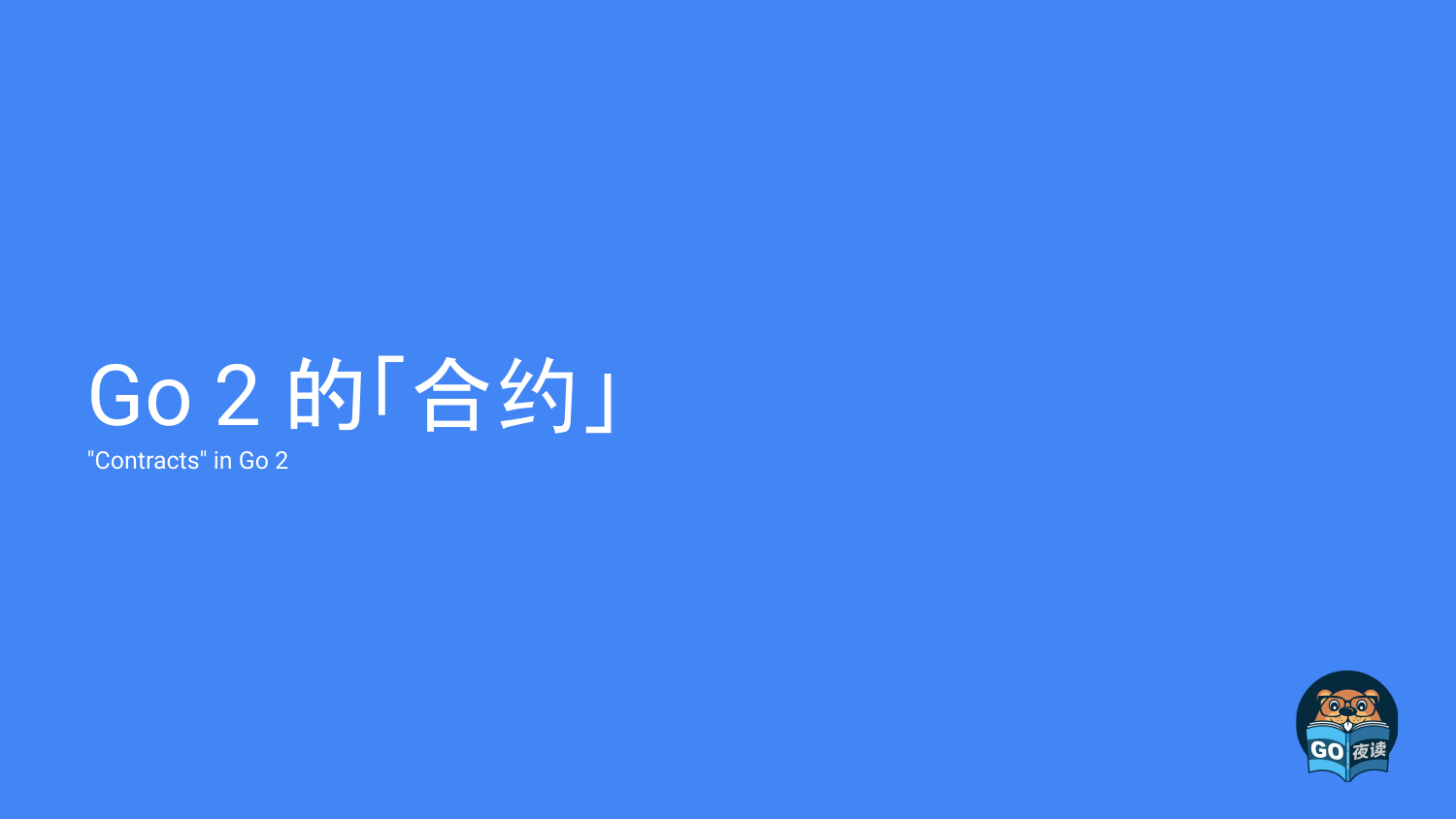## Generics: Problem Overview

- 泛型从本质上是一个编译期特性
	- 「泛型困境」其 实是一个**伪命题**
	- 牺牲运行时性能的做法显然不是我们所希望的
- 不加以限制的泛型机制将 严重拖慢编译性能
	- **○** 什么时候才能决定一个泛型函数 应该编译多少份不同的版

#### 本?

- **○** 不同的生成策略会遇到什么 问题?
- 加以限制的泛型机制将提高程序的可 读性
	- **○** 如何妥当的描述对类型的限制?



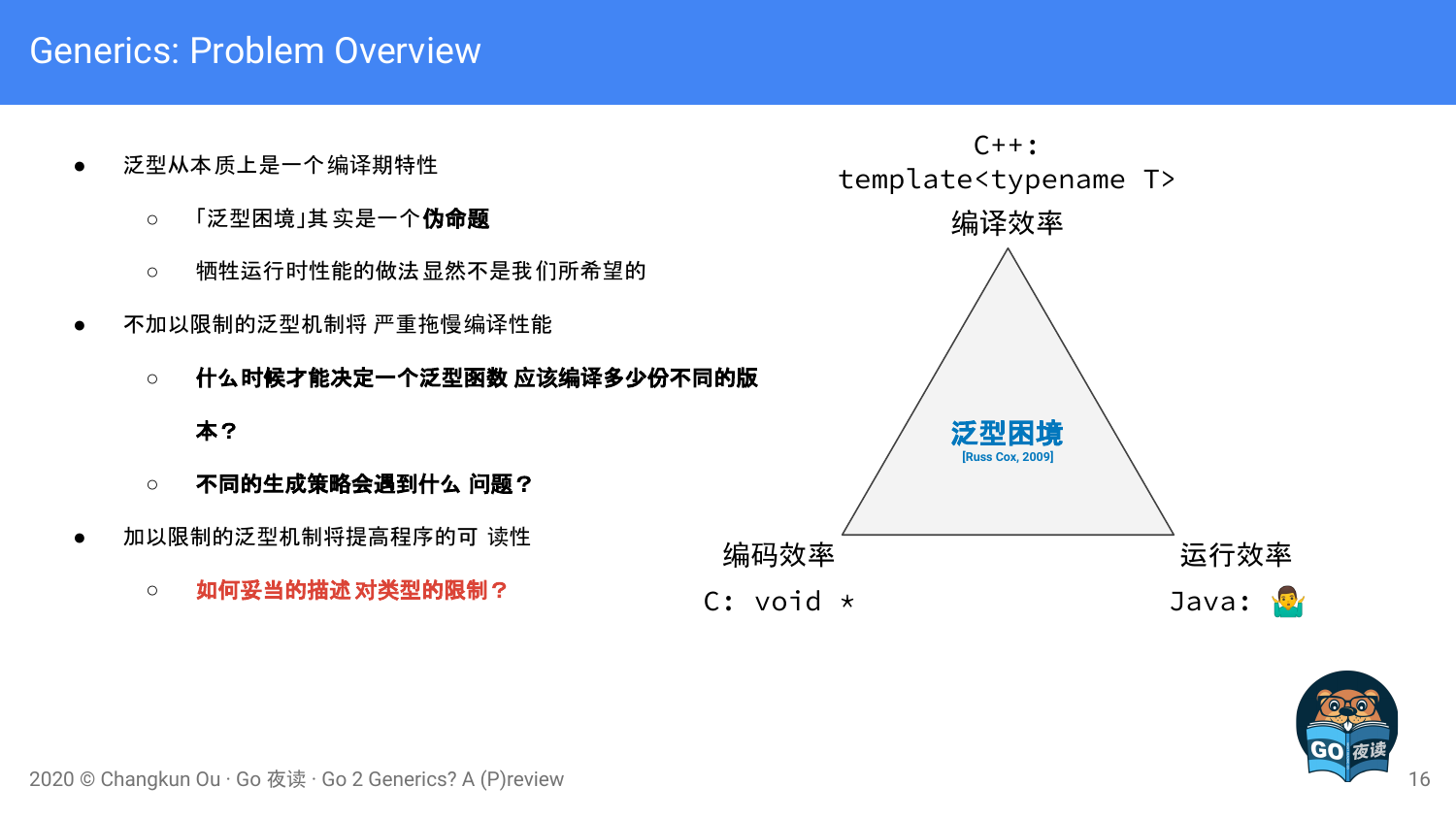**[Revised]**

```
1 contract Comparable(x T) {
2 x > x
3 x < x
4 x == x
5 }
6 func Max(type T Comparable)(v0 T, vn ...T) T {
7 switch l := len(vn); {
8 case l == 0:
9 return v0
10 case l == 1:
11 if v0 > vn[0] { return v0 }
12 return vn[0]
13 default:
14 vv := Max(vn[0], vn[1:]...)15 if v0 > vv { return v0 }
16 return vv
17 }
18 }
```
合约是一个描述了一组类型且不会被执行的函数体。

#### 关键设计

- 在合约中写 Go 语句对类型进行保障
- 甚至写出条件、循 环、赋值语句

- 复杂的合约写法(合约内的代码写法可以有多少种?)
- 「一个不会执行的函数体」太具迷惑性
- 实现上估计是一个比较麻烦的问题

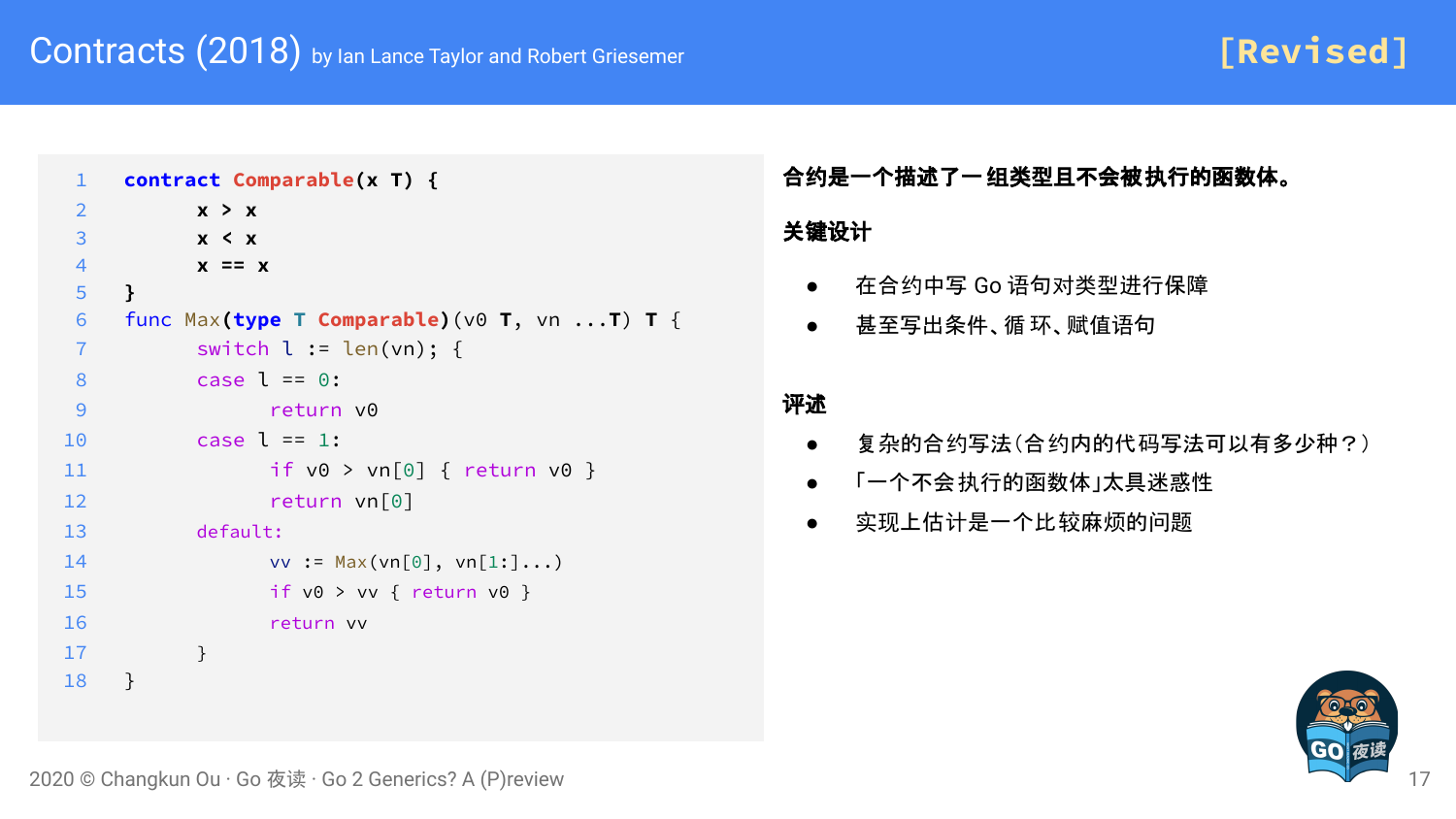**[Revised]**

```
1 contract Comparable(T) {
 2 T int, int8, int16, int32, int64,
 3 uint, uint8, uint16, uint32, uint64, uintptr,
 4 float32, float64,
 5 string
 6 }
 7 func Max(type T Comparable)(v0 T, vn ...T) T {
8 switch l := len(vn); {
 9 case l = 0:
10 return v0
11 case l == 1:
12 if v0 > vn[0] { return v0 }
13 return vn[0]
14 default:
15 VV := Max(vn[0], vn[1:]...)16 if v0 > vv { return v0 }
17 return vv
18 }
19 }
```
合约描述了一组类型的必要条件。

#### 关键设计

- 使用方法及 穷举类型来限制并描述可能的参数 类型
- comparable/arithmetic 等内建合约

- 这样的代码合法吗?
	- $\circ$  = Max(1.0, 2)
	- 如何写出更一般的形式?
- 可变模板参数的支持情况缺失(后面会提)
- 没有算符函数、重 载

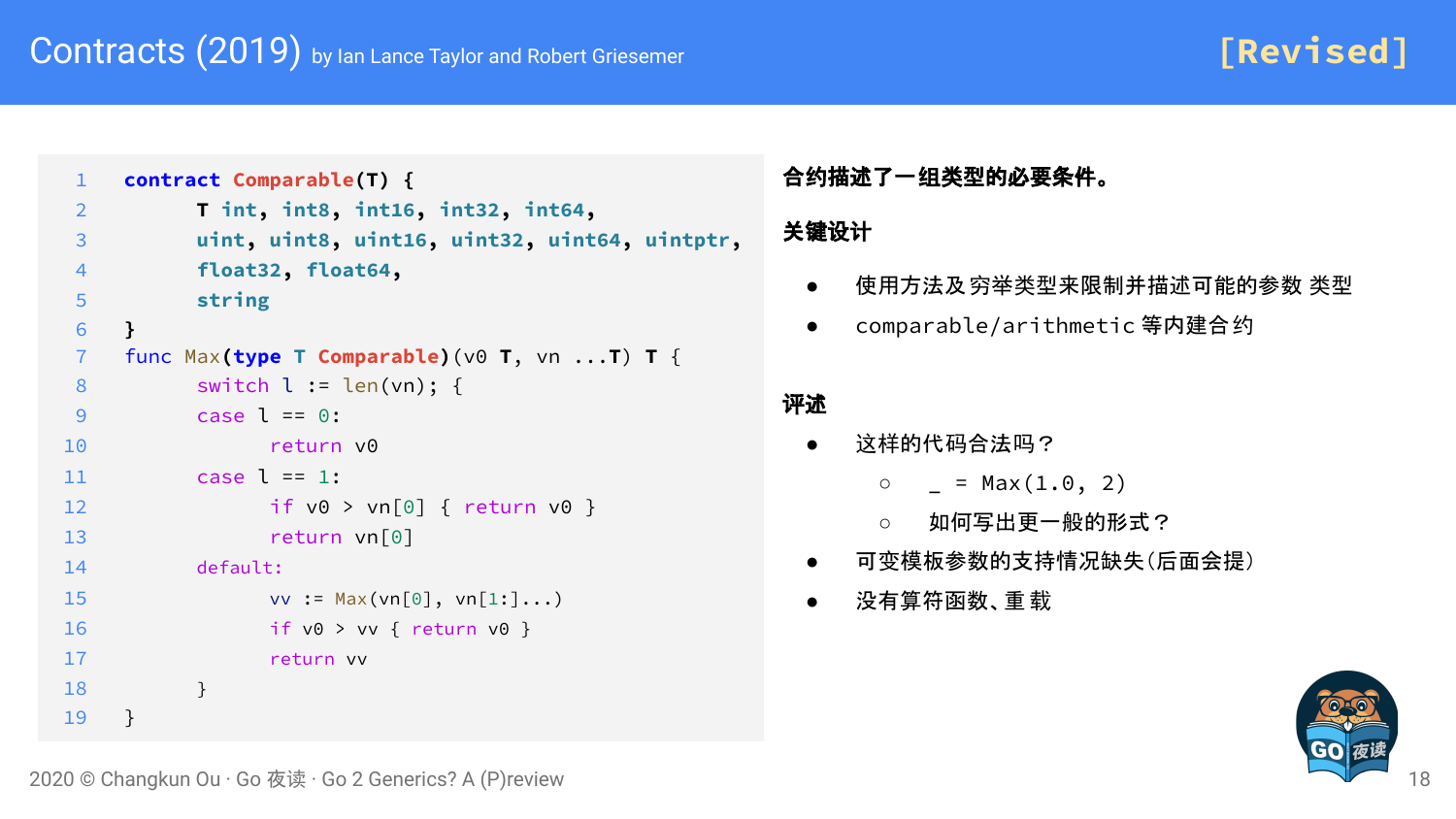- 类型参数可能出 现的位置:
	- 函数 ⇒ func F**(type T C)**(params ...T) T { … }
	- 结构体 ⇒ type S**(type T C)** struct { … }
	- 接口 ⇒ type I**(type T C)** interface { … }
- 合约的形式,例:



接口 Interface 是一组方法,描述了值

思考

合约 Contract 是一组条件,描述了类型

● 加上类型参数的接口 -- 参数化的 I(type T C) 的与合约的本质区别是什



**[Revised]**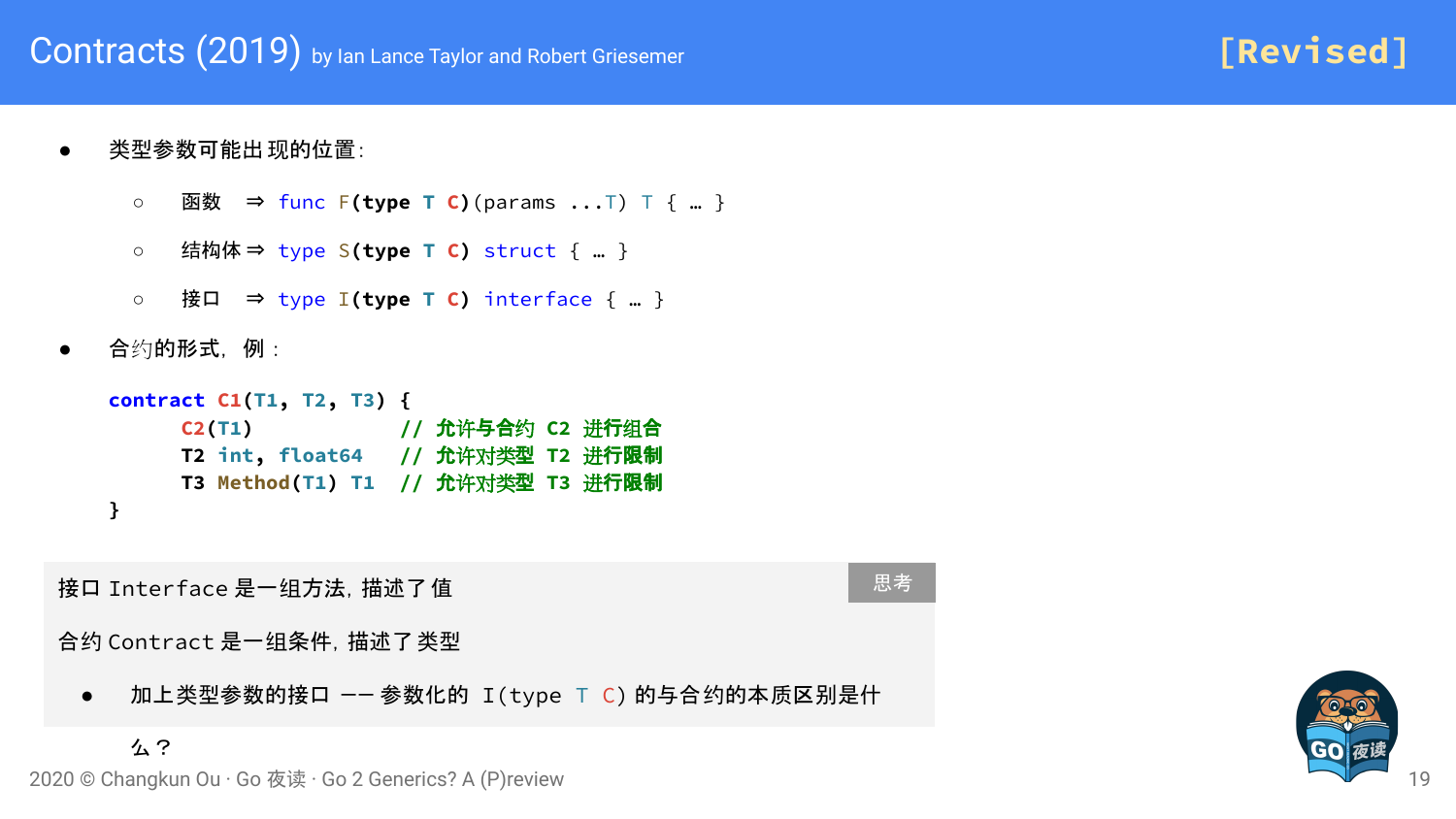**[Revised]**

基于合约的参数化函数的写法:

```
1 contract Greater(T) {
```

```
2 IsGreaterThan(T) bool
```
3 }

4

```
5 func Max(type T Greater) (a, b T) T { ... }
```
#### 基于参数化接口的参数化函数的写法:

```
1 type Greater(type T) interface {
2 IsGreaterThan(T)
3 }
4
5 func Max(type T Greater(T)) (a, b T) T { ... }
```
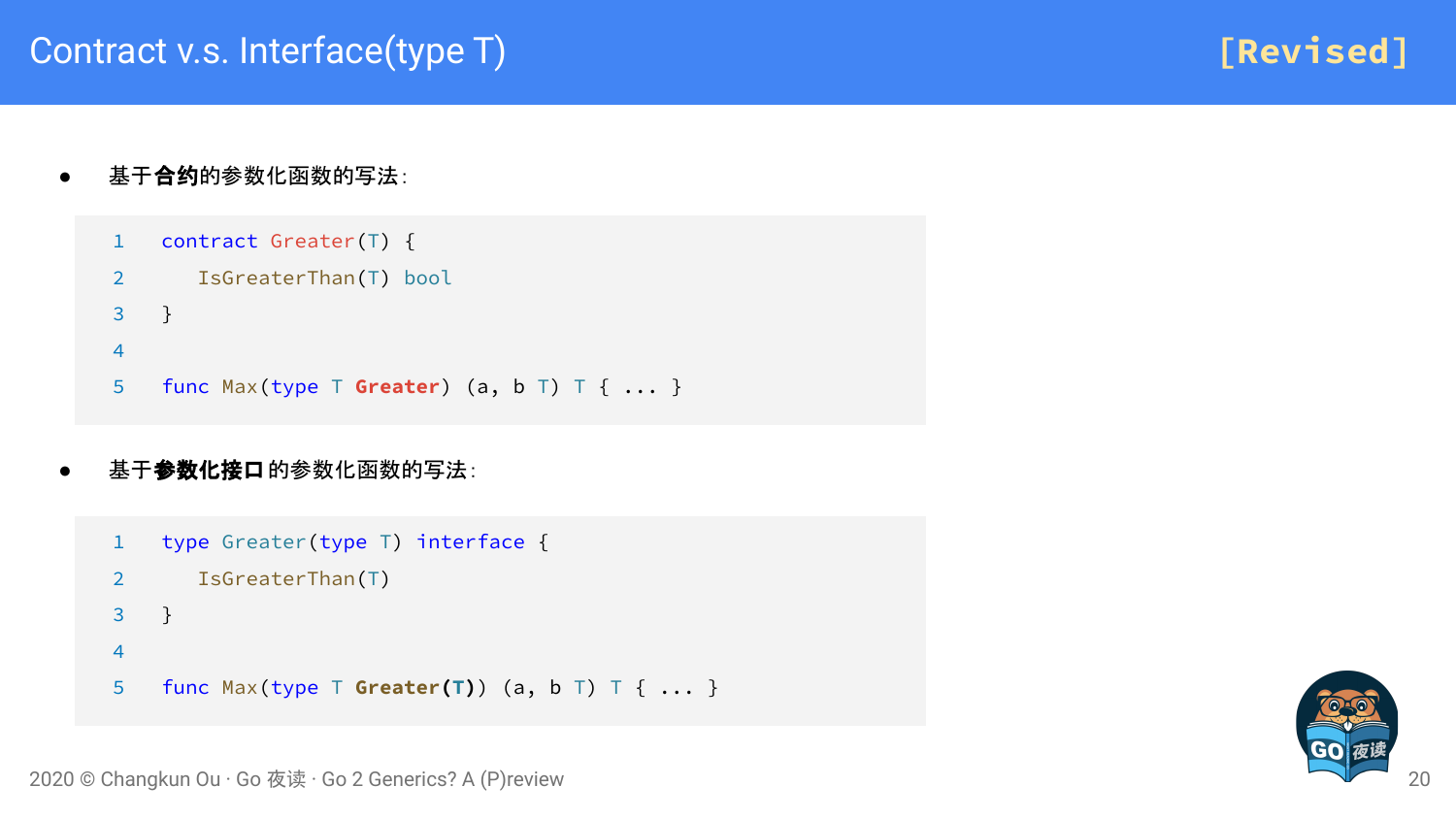## Contract v.s. Interface(type T)

合约 C(T) 的本质是参数化接口 I(type T C) 的语法糖, 一个更复杂的例子:

```
1 contract C(P1, P2) {
2 P1 m1(x P1)
3 P2 m2(x P1) P2
4 P2 int, float64
5 }
6
7 func F(type P1, P2 C) (x P1, y P2) P2 { ... }
```

```
1 type I1 (type P1) interface {
2 m1(x P1)
3 }
4 type I2 (type P1, P2) interface {
5 m2(x P1) P2
6 type int, float64
7 }
8 // 在实例化的过程中保障了 I2 中的 P1 与 I1 的 P1 是同一类型
9 func F(type P1 I1(P1), P2 I2(P1, P2)) (x P1, y P2) P2 { ... }
```
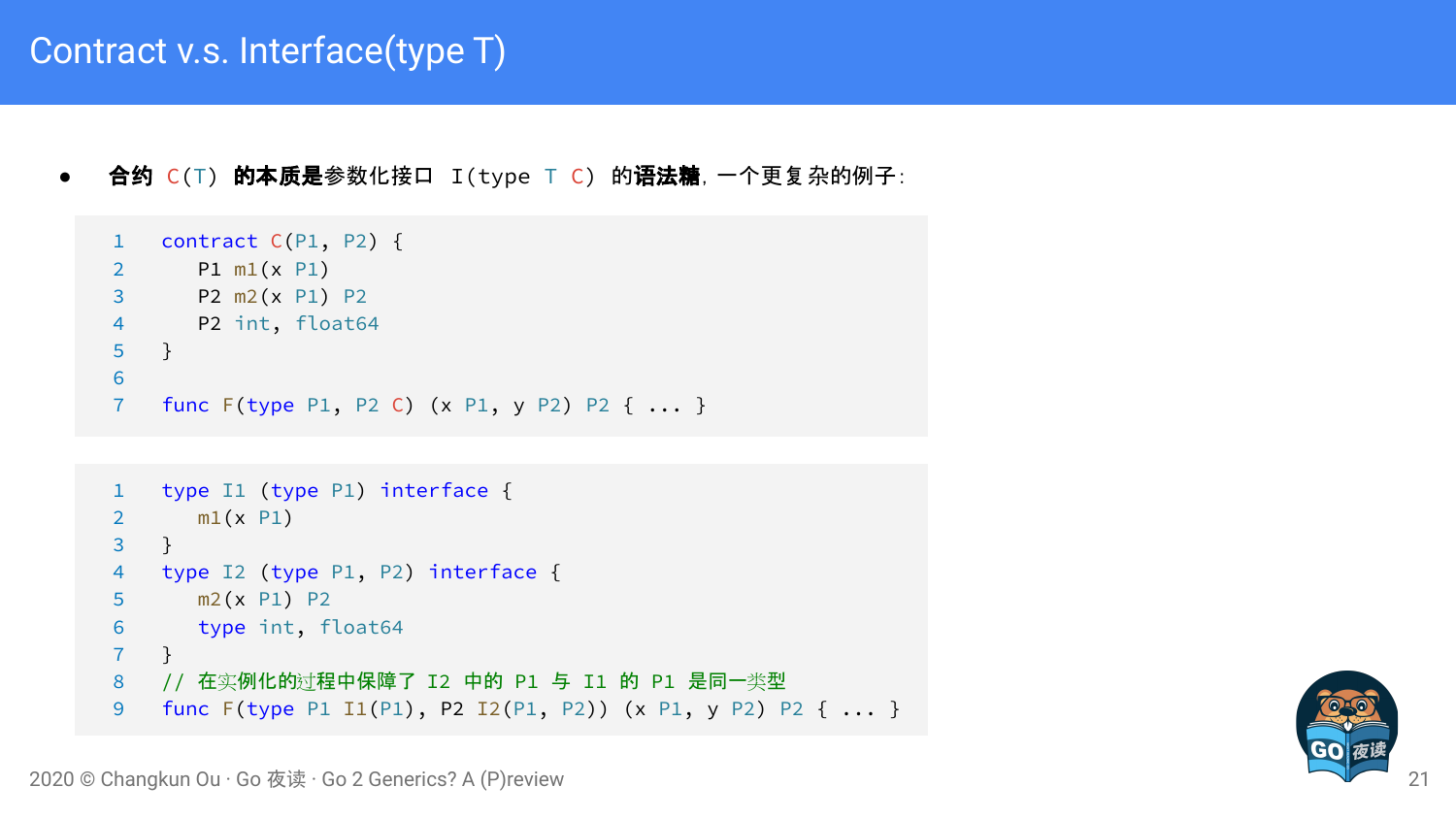### **Summary**



合约语法的三种形式:

```
contract C1(T1, T2, T3) {
    C2(T1) // 允许与合约 C2 进行组合
    T2 int, float64 // 允许对类型 T2 进行限制
    T3 Method(T1) T1 // 允许对类型 T3 进行限制
}
```
- 1. 内嵌式合约:**contract C1**(**T**) { **C2(T)** … }
- 2. 类型参数 + 实际类型:**T2 int, float64**
- 3. 类型参数 + 方法签名:**T3 Method(T1) T1**

进一步语法化简:也许只需要允许其中一种形式即可支持泛型 **?**

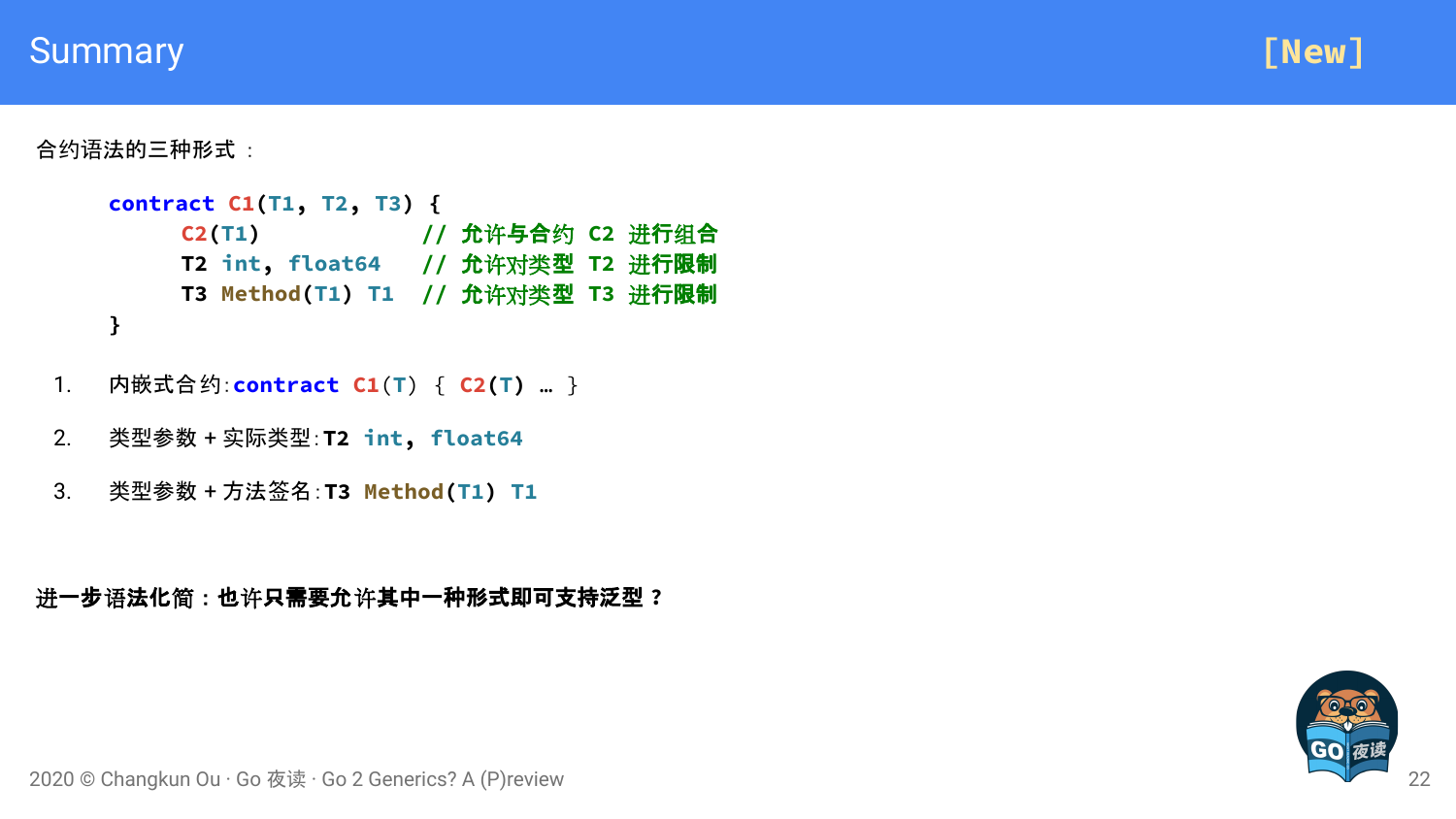

Hands-on!

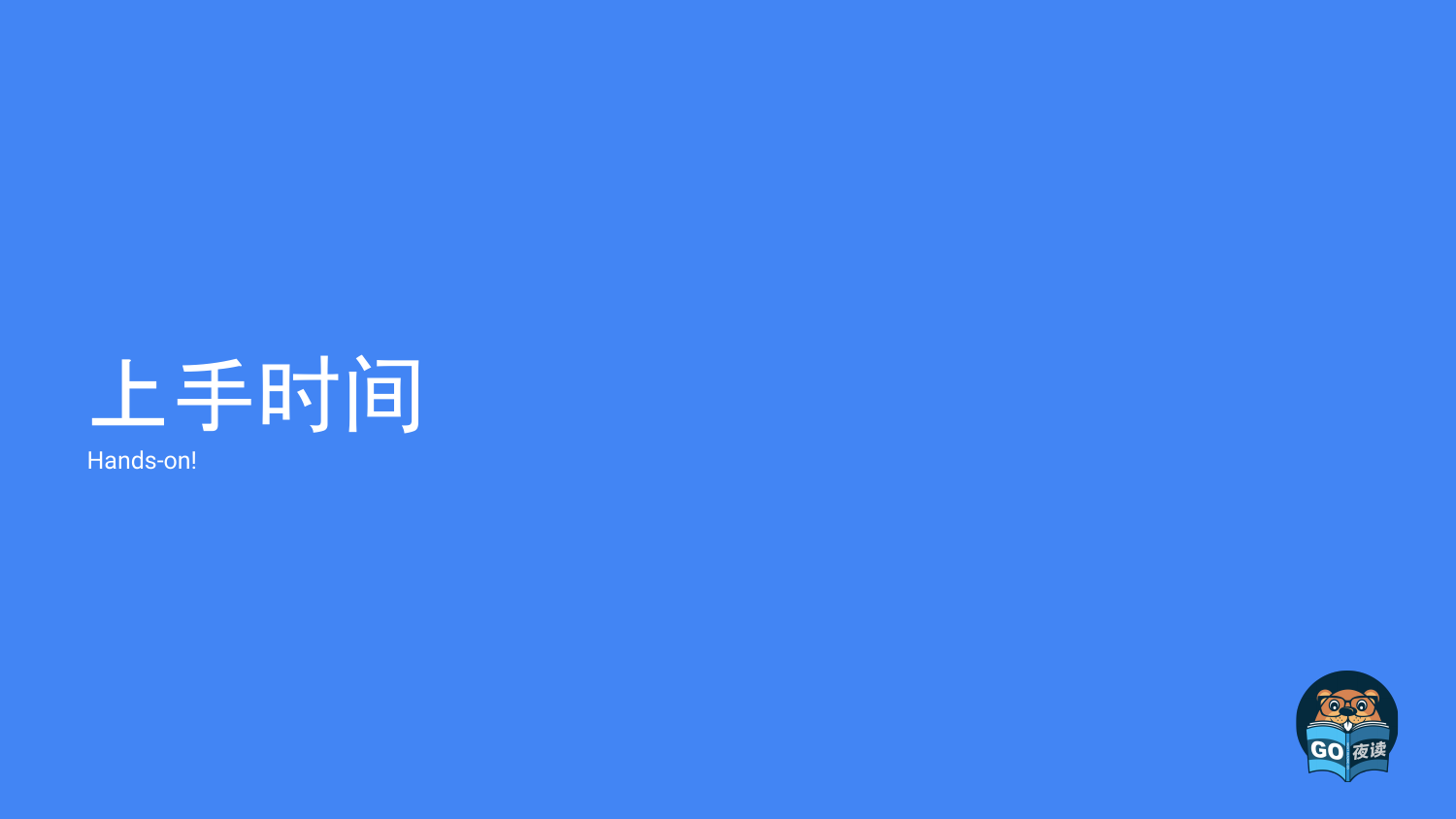git clone https://go.googlesource.com/go [git fetch "https://go.googlesource.com/go" refs/changes/17/187317/15 && git checkout FETCH\\_HEAD](https://go-review.googlesource.com/c/go/+/187317)

**\$** go2go 用法: go2go <command> [arguments]

子命令包括:

 build run test translate 将 .go2 文件翻译为 .go 文件

包引入规则

import "x"

⇒ **\$GO2PATH/src/x**

⇒ \$GOPATH/src/x

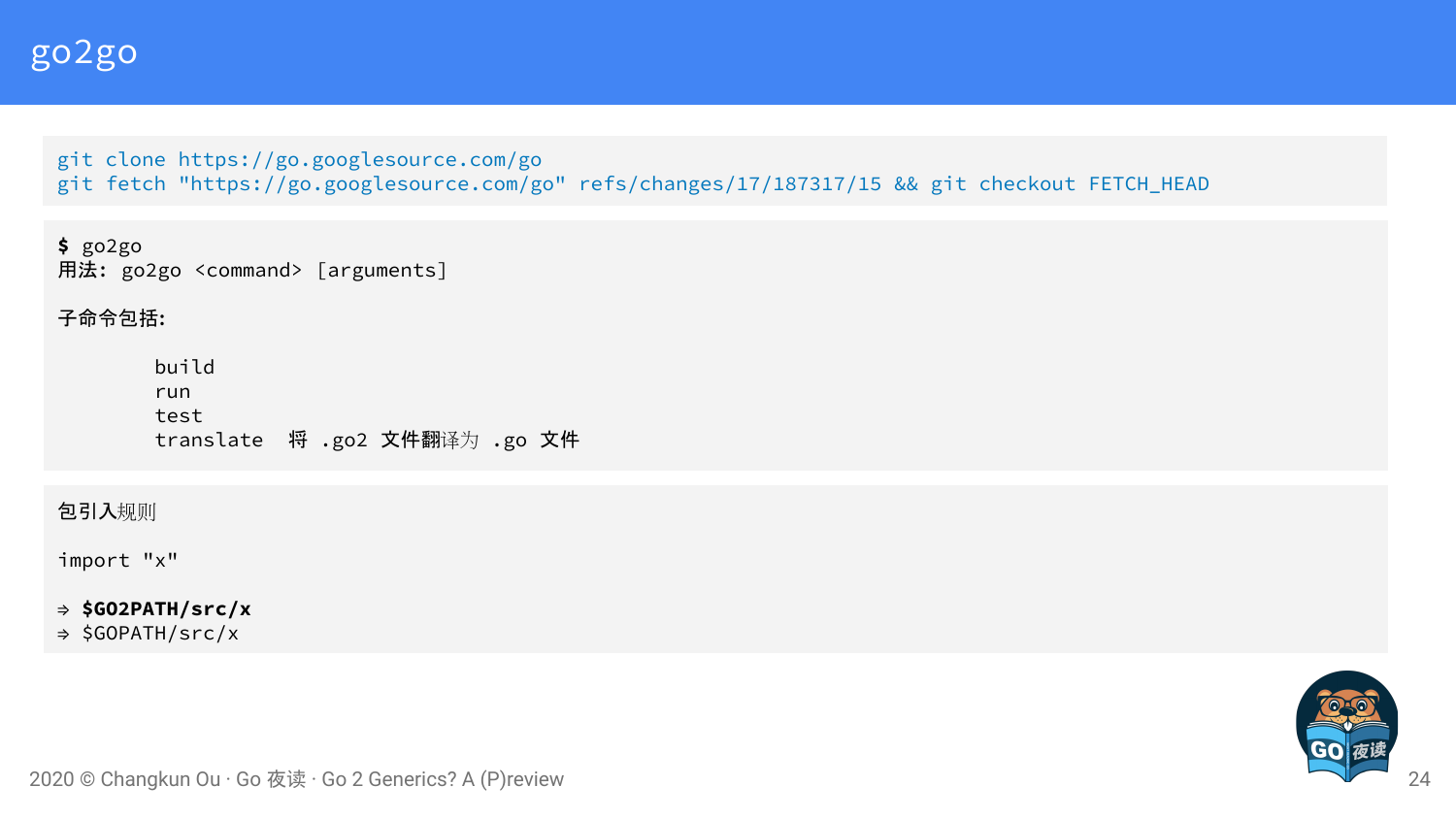在推出泛型后 sort 包需要被重写吗?可以,但(暂时)没必要

```
1 // sort wrapper operation -- written by Ian and modified by Changkun
 2 type wrapSort(type T) struct {
 3 s []T
 4 cmp func(T, T) bool
 5 }
 6
 7 func (s wrapSort(T)) Len() int { return len(s.s) }
 8 func (s wrapSort(T)) Less(i, j int) bool { return s.cmp(s.s[i], s.s[j]) }
 9 func (s wrapSort(T)) Swap(i, j int) \{ s.s[i], s.s[j] = s.s[j], s.s[i] \}10
11 func Sort(type T)(s []T, cmp func(T, T) bool) {
12 sort.Sort(wrapSort(T){s, cmp})
13 }
```
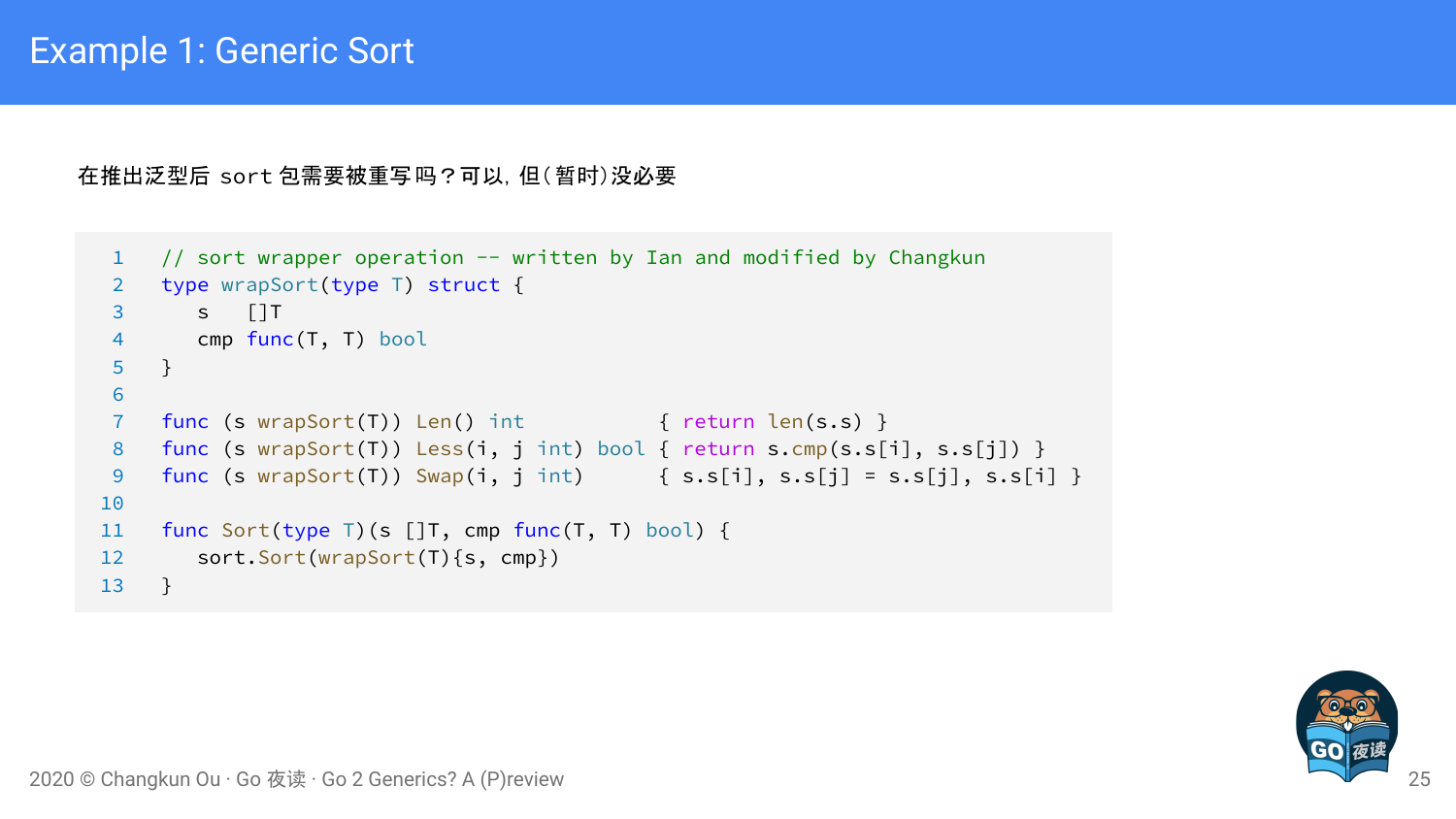## Example 2: Map Reduce

试试写个 Filter?

```
1 // Map/Reduce operation -- written by Ian and modified by Changkun
2
3 // Map turns a []T1 to a []T2 using a mapping function.
4 func Map(type T1, T2)(s []T1, f func(T1) T2) []T2 {
5 r := make([]T2, len(s))
6 for i, v := range s {
7 r[i] = f(v)8 }
9 return r
10 }
11
12 // Reduce reduces a []T1 to a single value using a reduction 
    function.
13 func Reduce(type T1, T2)(s []T1, init T2, f func(T2, T1) T2) T2 {
14 r := init
15 for _, v := range s {
16 r = f(r, v)17 }
18 return r
19 }
```
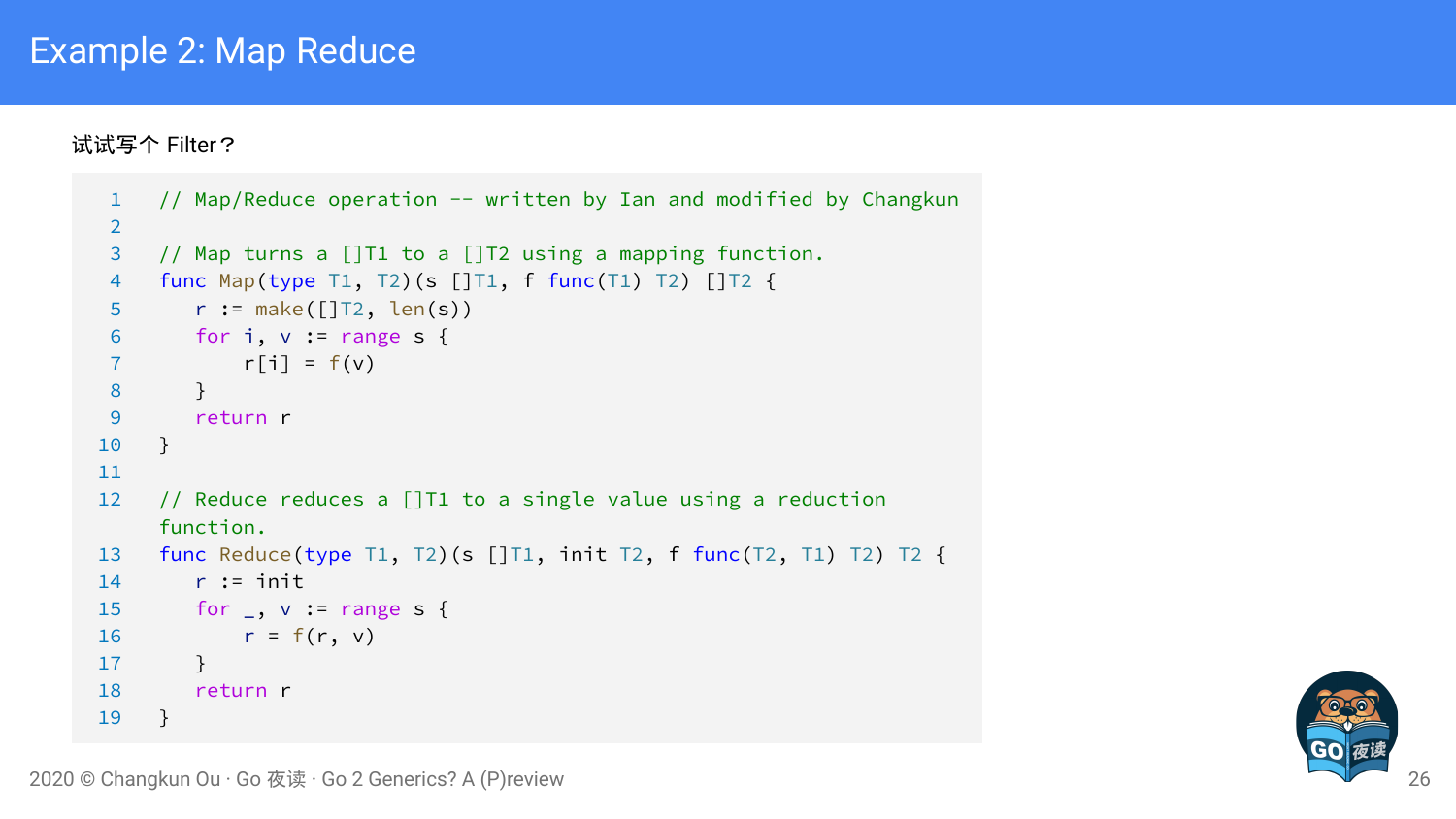## Example 3: Stack

#### 实现大部分通用容器不需要使用合 约定义

```
1 // generic stack -- written by Ian and modified by Changkun
2 type Stack(type E) []E
3 func NewStack(type E) () Stack(E) {
4 return Stack(E){}
5 }
 6 func (s *Stack(E)) Pop() (r E, success bool) {
7 l := len(\star s)8 if l == 0 { return }
9 r, \star s = (\star s)[l - 1], (\star s)[:l - 1]10 success = true
11 return
12 }
13 func (s *Stack(E)) Push(e E) { *s = append(*s, e) }
14 func (s \starStack(E)) IsEmpty() bool { return len(\stars) == 0 }
15 func (s *Stack(E)) Len() int { return len(*s) }
```
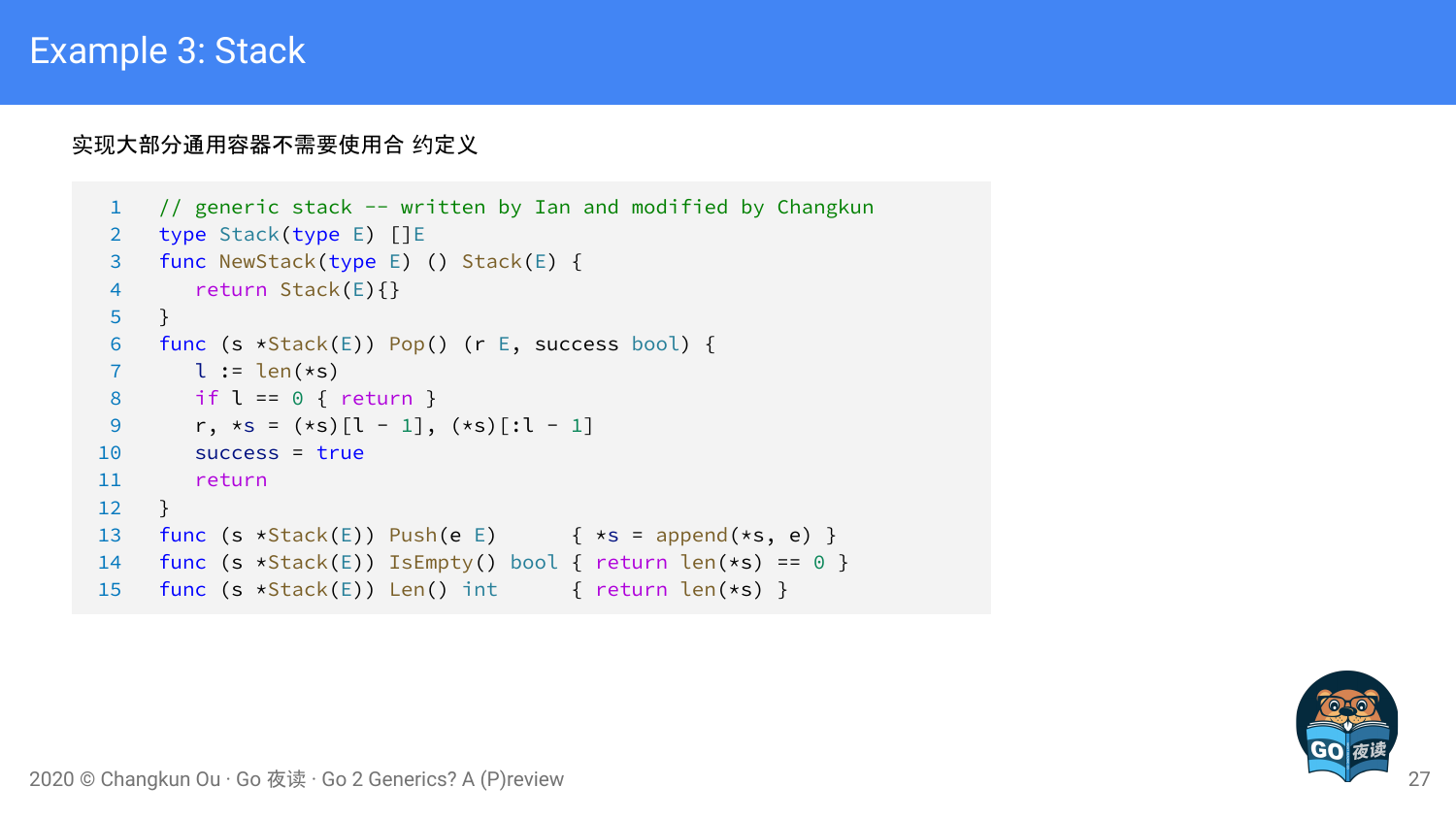## go2go 支持情况



#### ● **2020-03-13**:首次发布 **go2go** 工具

- 此时不支持 <-、...、switch、select,不支持第三方包 import
- []P(T) 存在二义,但 []P(T1,T2) 不会出现二义仍无法直接使用, 见 changkun/go2generics/bugs/1/
- **● 2020-03-19**:改进
	- 支持编写 <-、...、switch、select,支持第三方包 import
	- 但使用 testing 时部分包导入功能失效,见 changkun/go2generics/bugs/2/
	- 不明原因无法导入 errors 包 `can't find any importable name in package "errors"`
- **2020-04-03 & 2020-04-09**:改进
	- 仍然不支持泛型指 针 contract C(T) { \*T M() }, 见 changkun/go2generics/bugs/2/
	- **○** 修复 changkun/go2generics/bugs/2/
	- 可以导入 errors 包

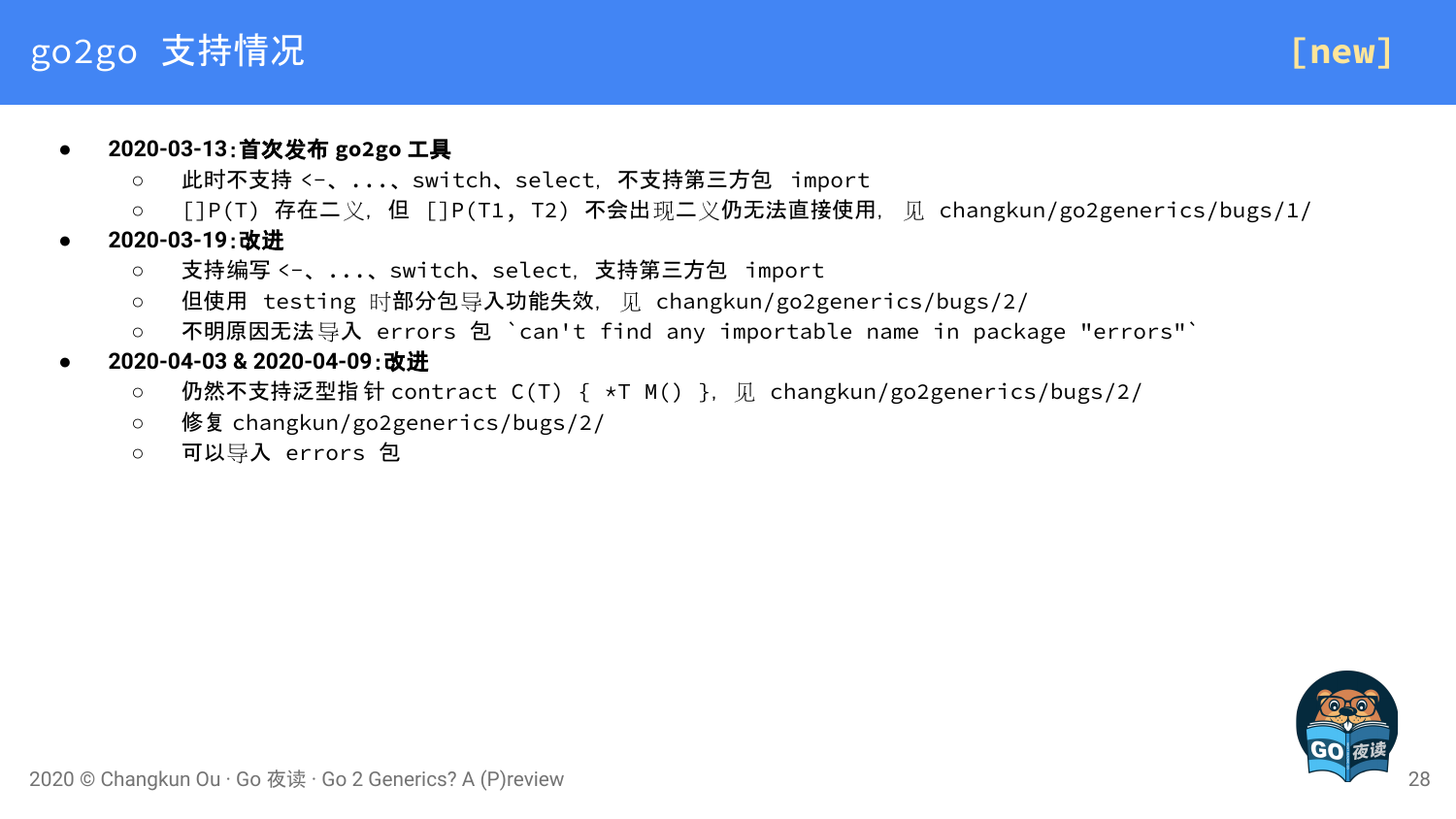## Example 4: Generic map[K]V Container

```
1 // naive generic map[k]v -- by changkun
2 type Pair(type T1, T2) struct {
 3 Key T1
 4 Value T2
 5 }
 6 type Map(type T1, T2 contracts.Comparable(T1)) struct {
7 s []Pair(T1, T2)
 8 }
9 func NewMap(type T1, T2) () Map(T1, T2) {
10 return Map(T1, T2){s: [](Pair(T1, T2)){}}
11 }
12 func (m *Map(T1, T2)) Set(k T1, v T2) {
13 m.s = append(m.s, Pair(T1, T2)\{k, v\})
14 }
15 func (m *Map(T1, T2)) Get(k T1) (v T2, ok bool) {
16 for , p := range m.s {
17 if p.Key == k \{18 return p.Value, true
19 }
20 }
21 return
22 }
```
试试写个 append()?

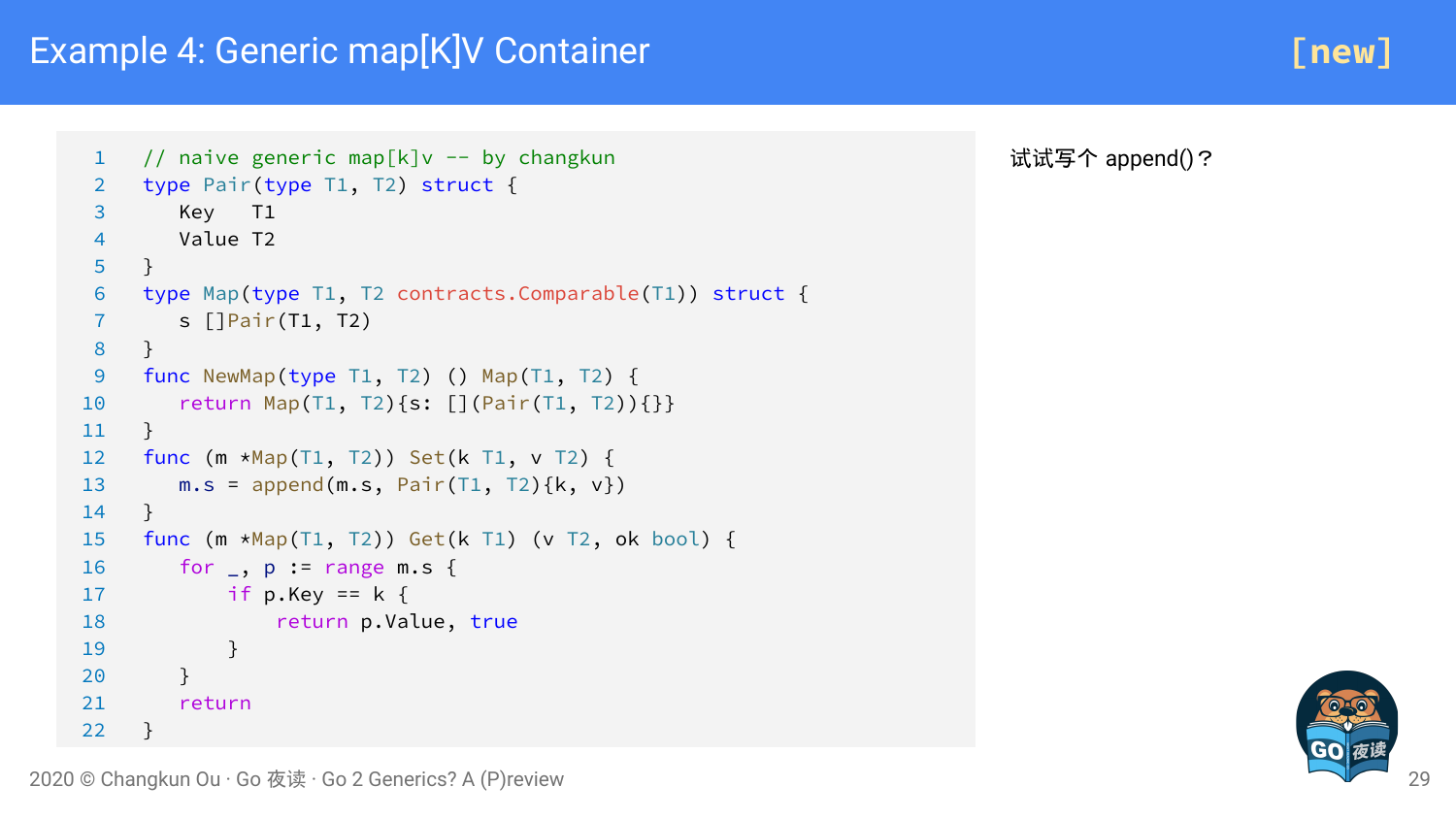## Example 5: Fan-in Fan-out



```
1 // generic fan-in -- by changkun
 2 func Fanin(type T)(ins \ldots <-chan T) <-chan T {
 3 buf := 0
 4 for _, ch := range ins {
 5 if len(ch) > buf { buf = len(ch) }
67 out := make(chan T, buf)
8 wg := sync.WaitGroup{}
9 wg.Add(len(chans))
10 for _, ch := range ins {
11 go func(ch <-chan T) {
12 for v := range ch { out \left\{ -v \right\}13 wg.Done()
14 }(ch)
15 }
16 go func() {
17 wg.Wait()
18 close(out)
19 \t} }()
20 return out
21 }
```

```
1 // generic fan-out -- by changkun
2 func Fanout(type T)(r func(max int) int, in <-chan
    T, outs \ldotschan T) {
 3 \qquad l := len(out)4 for v := range in {
 5 i := r(1)6 if i < 0 || i > 1 { i = rand.Intn(1) }
7 outs[i] <- v
8 }
9 for i := range outs {
10 close(Outs[i])
11 }
12 }
```
试试写个 Load Balancer?

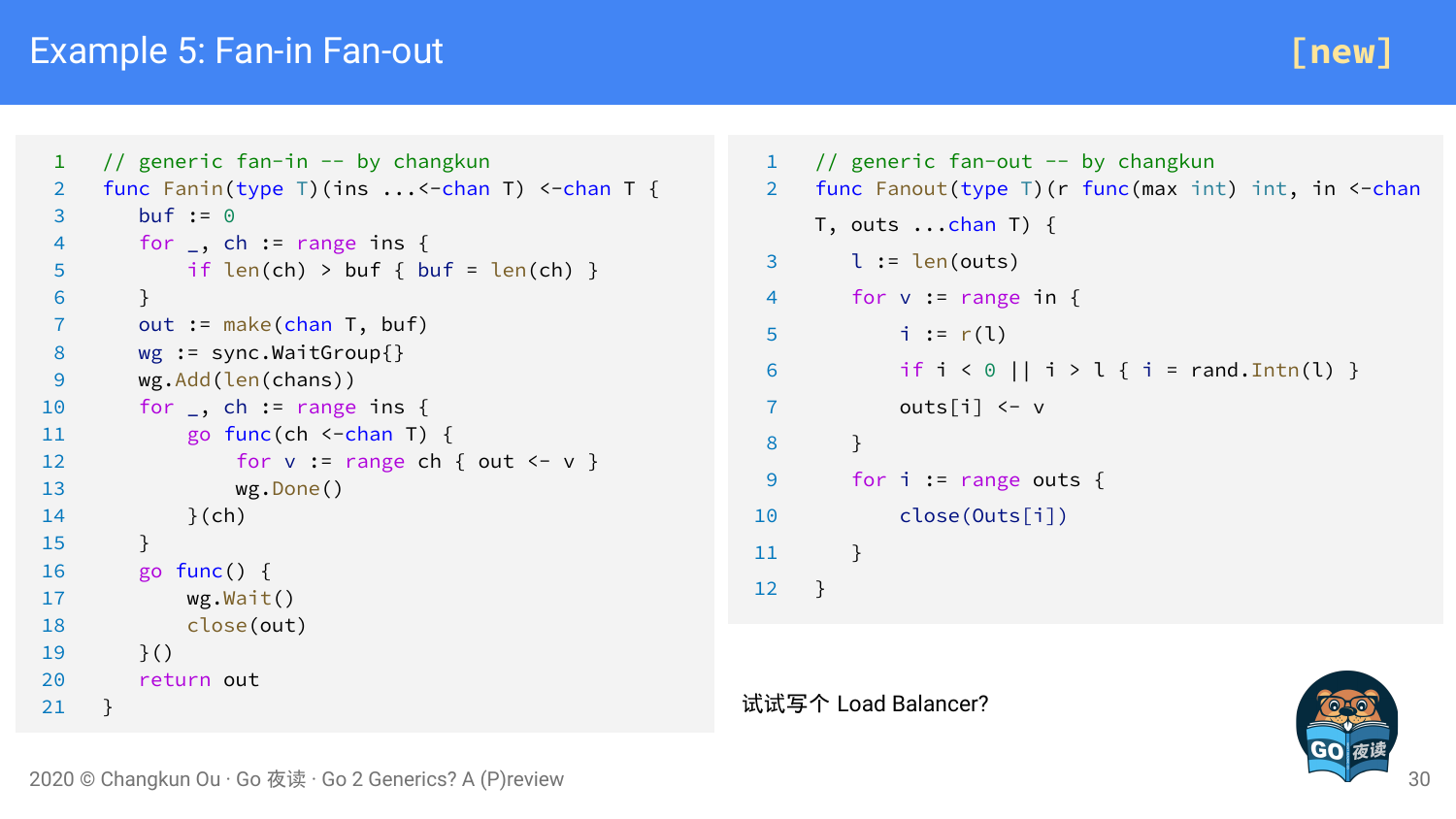## 历史性评述: 以 C++ 为例

Historical Review: C++ Case Study

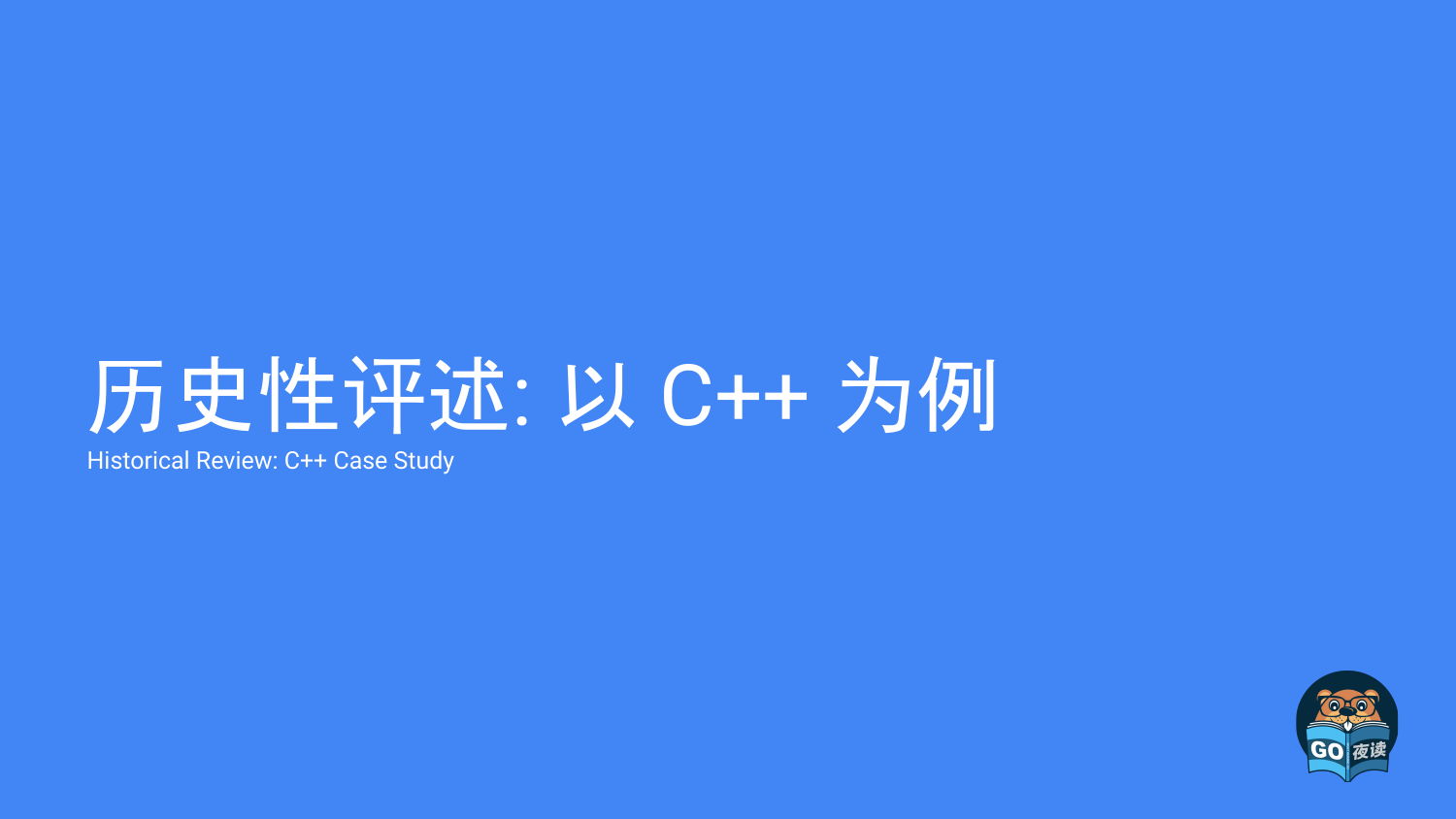「对于与大多数人而言,(在 1988 年)使用 **C++** 最大的问题就是缺乏一个扩充的标准库。要编写这种库,遇到的最主要问题就是,**C++**  没有提供一种充分一般的机制,以便与定 义容器类。如:表、向量和关 联数组等。」

「回过头看, 模板恰好成 为精炼一种新语言特征的两种策略之 间的分界线。 **在模板之前,** 我(Bjarne Stroustrup) 一**直通过实现、使用、** 讨论、再实现的过程去精炼一个语言特征。而在模板之后,[...] 实现通常是和这些并行讨论的。有关模板的讨论并没有像他所应该做的 那样广泛, 我也缺乏批判性的 实现经验。这就导致后来基于实现和使用经验又对模板进行了多方面的修订。」

「我确实认为, 在开始**描述模板机制时自己是过于谨慎和保守了。我们原来就应该把许多特性加进来,** [...] **这些特性并没有 给实现者增** 加多少负担,但是却对用户特别有帮助。」

*——"The Design and Evolution of C++" Chapter 15: Templates, 15.2 Templates*

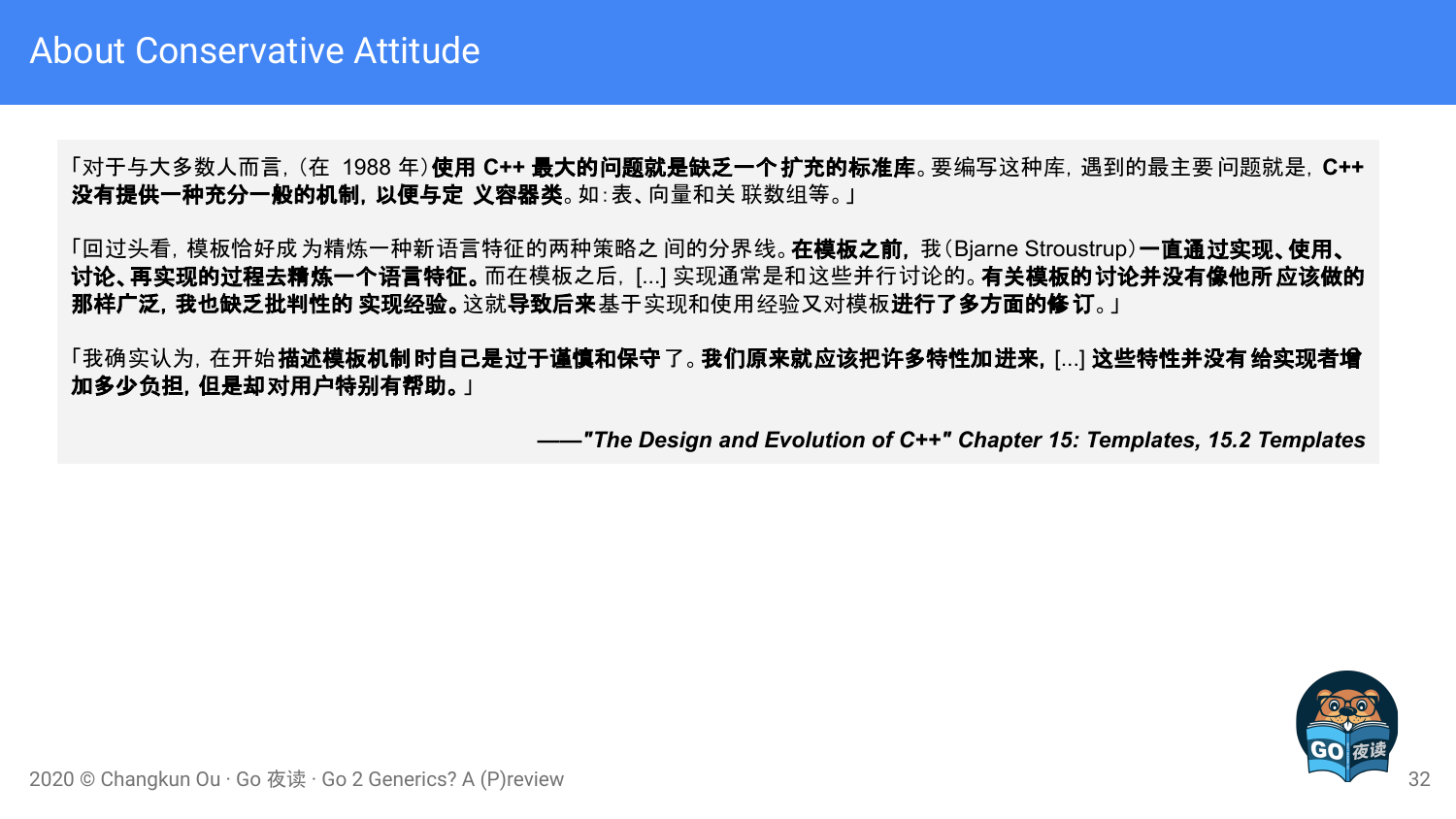『模板参数并没有提出任何限制。相反,所有 类型检查都被推迟到模板实例化的时刻进行(1988 年)。

「模板的用户是否应该要求其使用者说明满足什么样操作的类型,才能用于模板参数 吗?例如:

```
template <class T {
      T& operator=(const T&);
      int operator==(const T&, const T&);
      int operator<=(const T&, const T&);
      int operator<(const T&, const T&);
\};> class vector { /\star...\star / };
```
#### 不!如此要求用户就会降低参数机制的灵活性,又不会使 实现变得简单,或使这种功能更安全**……**」

#### (**1994** 年)回头再看,我明白了这些限制对于可读性和早期错误检测的重要性。』

*——"The Design and Evolution of C++" Chapter 15: Templates, 15.4 Constraints on Template Arguments*

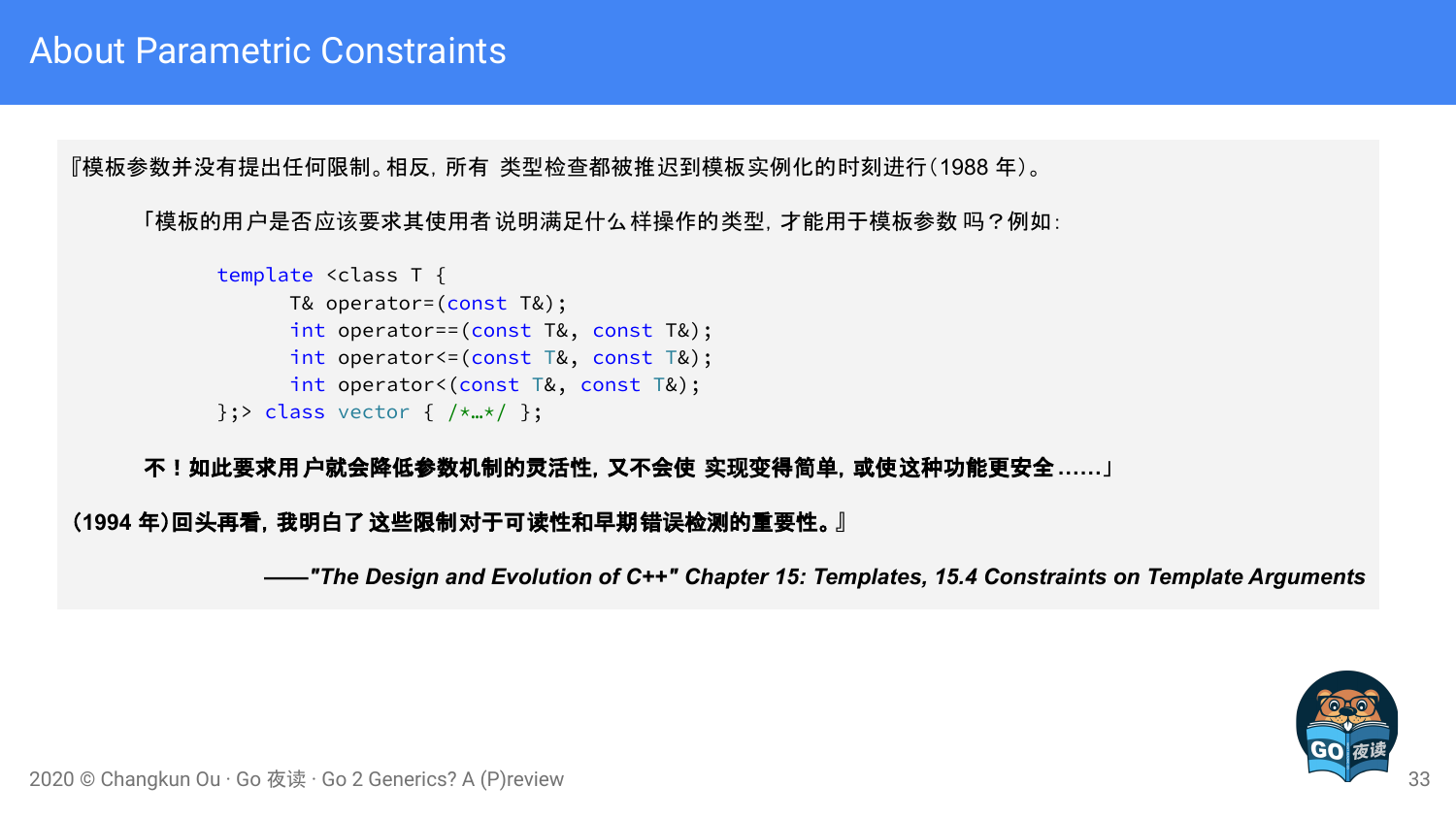『语法总是一个问题。开始时我希望把模板参数直接放在模板名字的后面, 但是 这种方式无法很清晰地 扩展到函数模板。 **初看起来,** 不另外使用关键字的函数语法似乎好一些:

T& index<class T>(vector<T>& v, int i) {  $/*...*/$  } int  $i = index(vi, 10)$ ; char\*  $p = index(vpx, 29)$ ;

这种 **"**简洁**"** 的语法设计非常精巧,很难在程序中识别一个模板的声明, 此外还会对某些函数模板进行语法分析可能非常难。[...] 最后 的模板语法被设计为:

template<class T> T& index(vector<T>& v, int i) {  $/\star$ <sub>…</sub> $\star$ / }

我也严肃的讨论过将返回值放在参数表之后进而很好的解决语法分析问题。

index<class T>(vector<T>& v, int i) : T& {  $/*...*/$  }

#### 但大部分人宁愿要一个关 键字来帮助识别模板,[...]

选择尖括号 **<…>** 而不是圆括号 **(…)**,是因为用户发现这样更容易阅读,因为圆括号在 **C/C++** 里已被过度使用。事实证明,使用圆括 号进行语法分析也并不困难,但读者(reader)总是喜欢尖括号 <…>。』

 *——"The Design and Evolution of C++" Chapter 15: Templates, 15.7 Syntax*

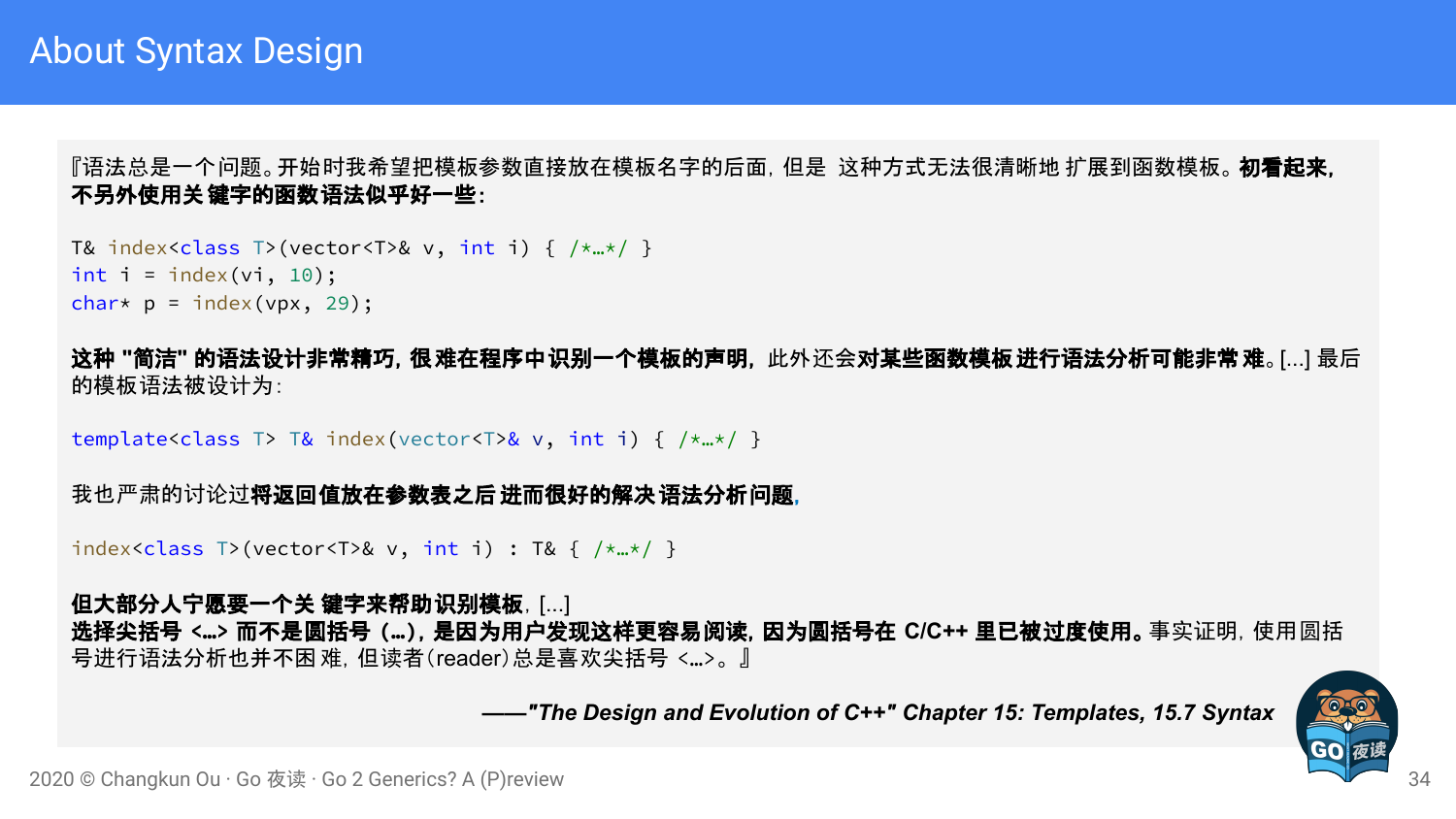

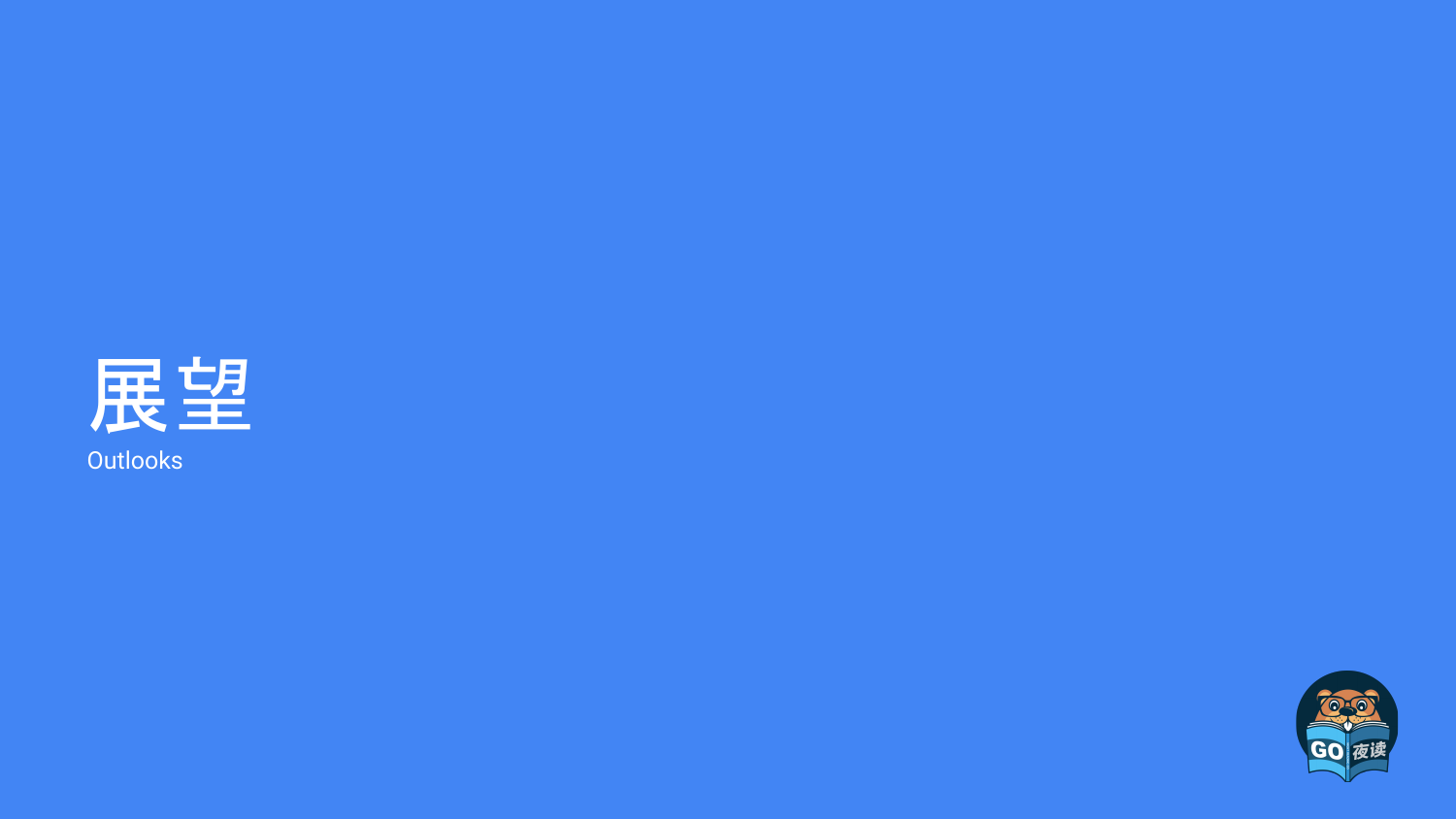非类型参数合约

#### 变长参数合约

运算符重载

...

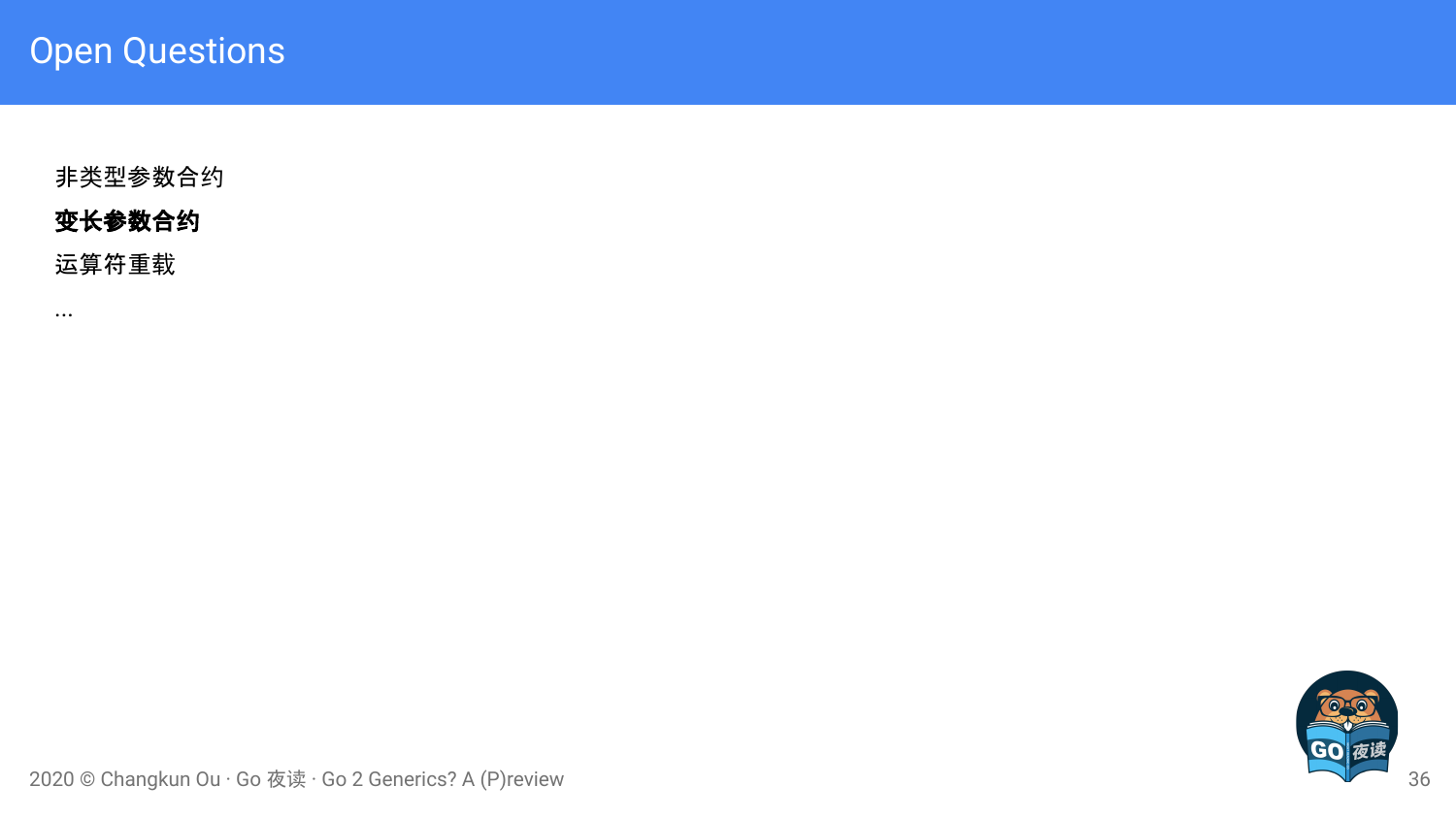## Variadic Generics?

```
1 type Tuple (type Ts ...comparable) struct {
2 elements ...Ts
 3 }
4
 5 func (t *Tuple(Ts...)) Set(es ...Ts) {
6 t.elements(Ts...){es...}
 7 }
8
9 func (t Tuple) PirntAll() {
10 for _, e := range t.elements {
11 fmt.Println(e)
12 }
13 }
14
15 // func (t Tuple(Ts...)) Get(i int) T?!?
```
- 目前的设计不支持变长类型参数
- 目前的设计未实现变长参数表达式(即 ...)
- 进而无法实现 Tuple
- 单纯引入 ...C 的语法不能够解决多个类型的索引问题 ○ 考虑 Tuple 的 Get 方法
- 单纯从索引的角度来看,但是会产生歧义
	- 可以使用 v1, v2 := t.elements[0],
		- t.elements[1]
	- 可以使用 for \_, e := range t.elements
	- 可以使用 reflect
- **索引的**边界检查问题**也不**简单,考虑
	- 编译期索引
	- 运行时索引

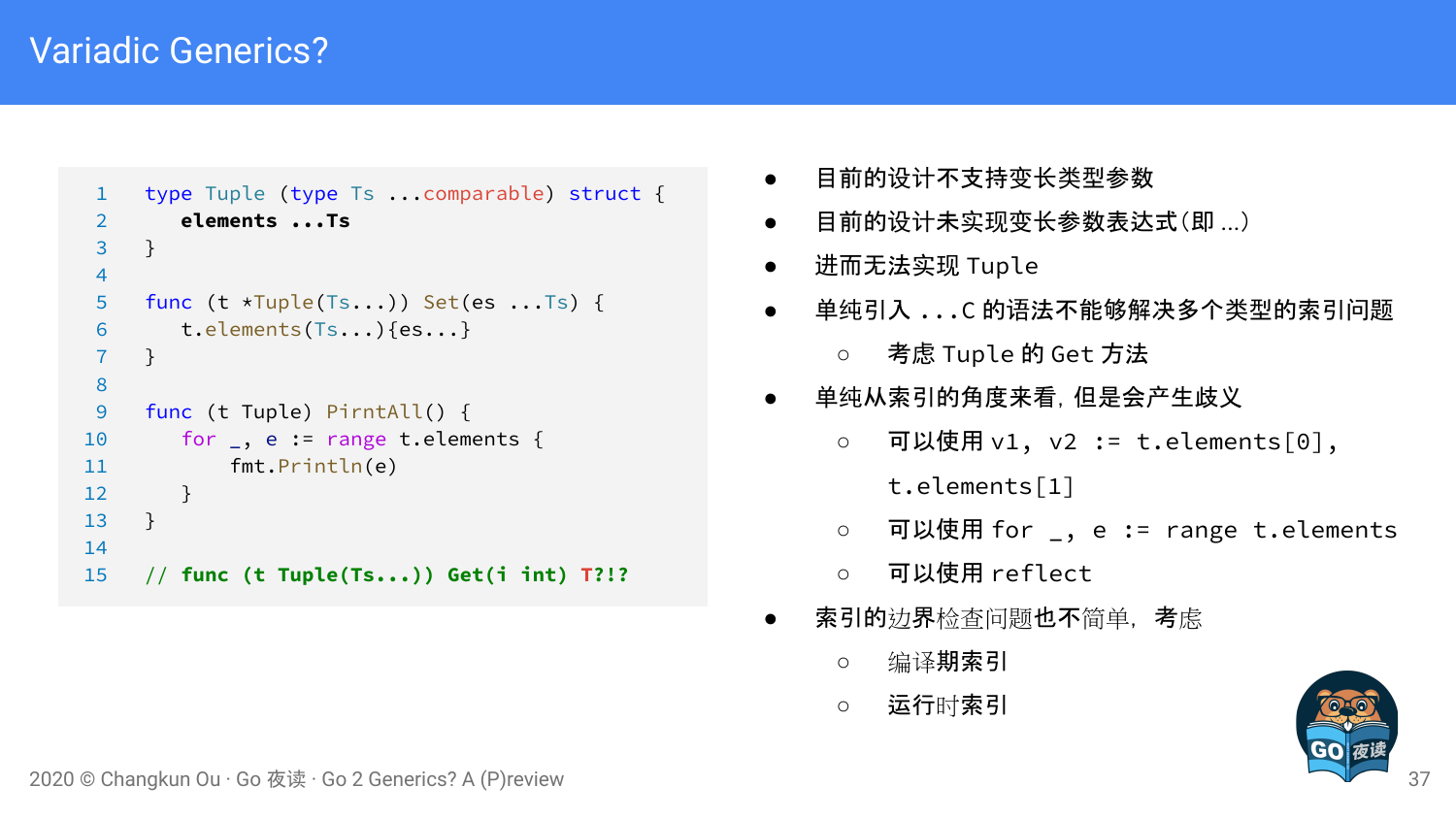### **Conclusions**

- 回顾来看, Go 2 中基于合约的泛型设计, 是可以理解的, 经过多次迭代、吸取了诸多决策失误的经验
	- 目前的实现粗略的说是一种基于特设多态实现的参数化多态
- 目前的实现相对完整,但存在一些功能性的缺失,但更像是有意为之(语言更加复杂)
- 还存在非常多可改进的空间
- 会像 try proposal 一样被废弃吗?个人看法:形势还不够明朗(例如:社区反馈不够丰富), 但被接受的概率很大
- 会修改语法吗?个人看法:可能不会。
- 什么时候会正式上线?个人看法:
	- 取决于社区的反馈和大量的实践
	- 以 C++ 的历史经验来看, 在模板特性草案被正式定稿时, 已经有大量的泛型实现, 如 STL
	- Go 也需要这种社区的力量(尽管 Go 团队喜欢「一意孤行」<mark>。</mark>)
- 引入泛型会打破向前兼容性吗?
	- 从现在的设计来看,不会
	- 但从 C++ 的历史经验来看, 已经积累的代码的迁移过程将是痛苦且漫长的

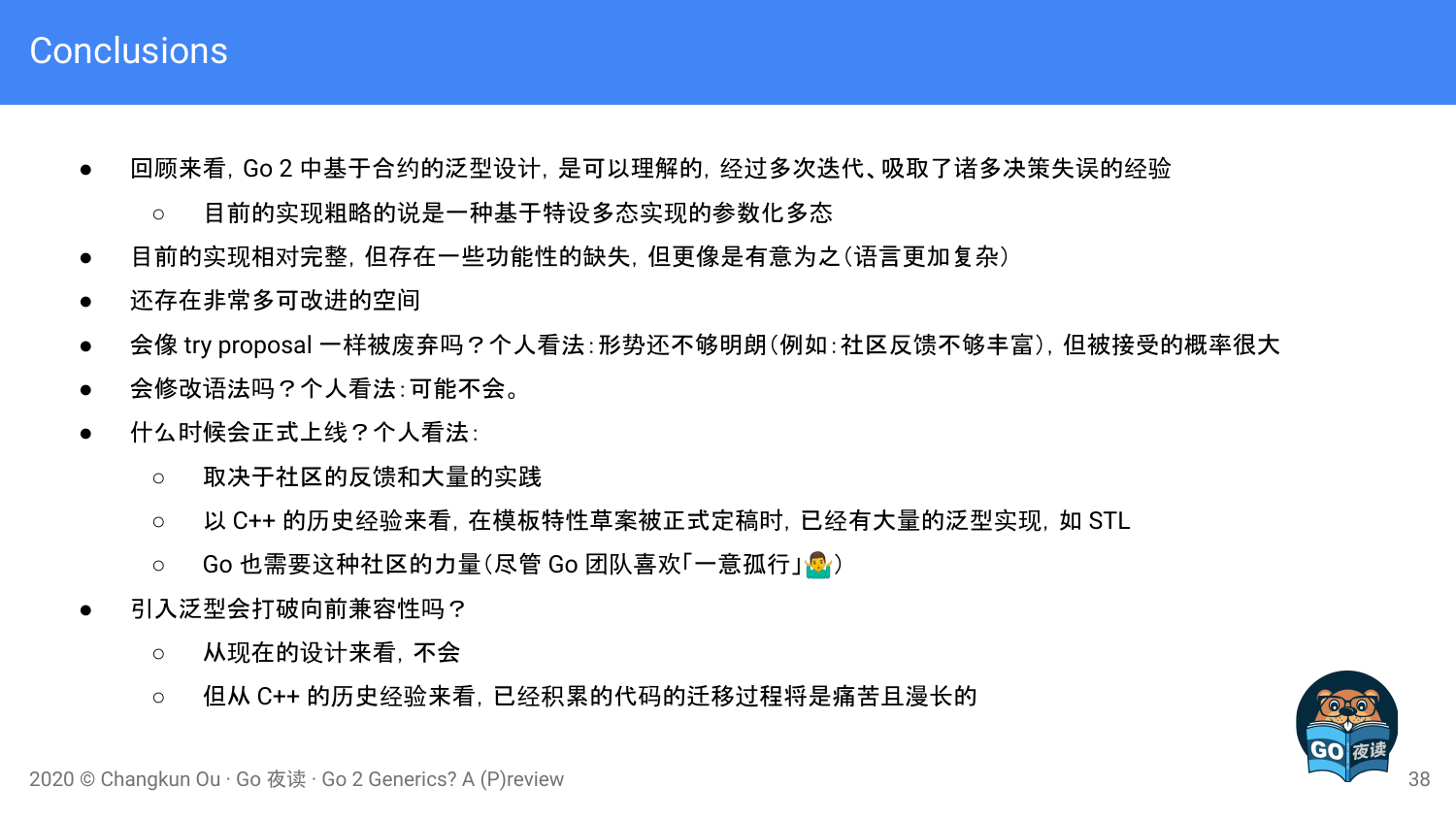## 这么多不同版本的泛型设计里,你最喜欢哪一个?

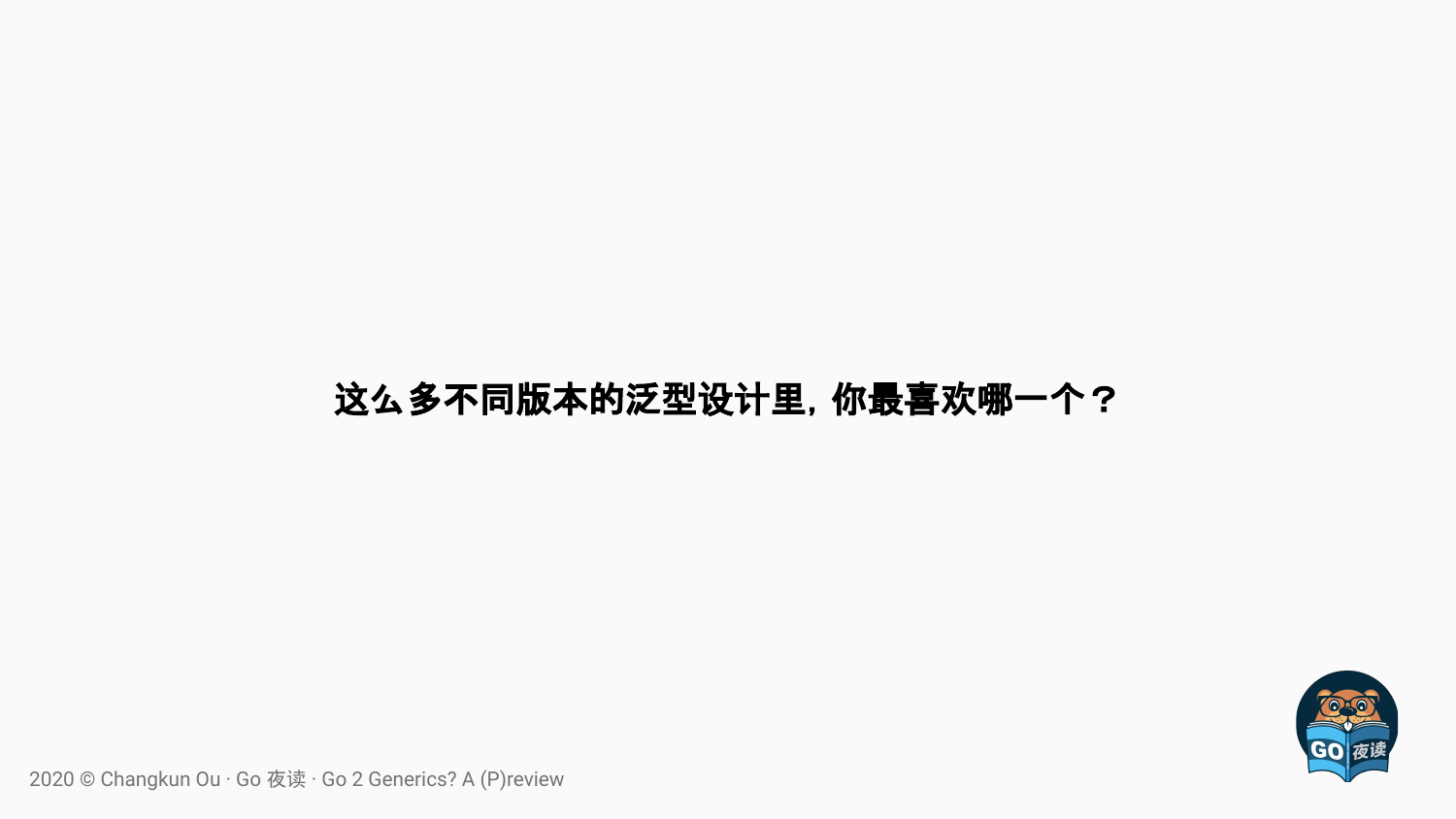

References

## **[github.com/changkun/go2generics](https://github.com/changkun/go2generics)**

- **●** 演示文稿中的示例代码参见 **demo** 文件夹
- **●** 仓库中还包含更多示例